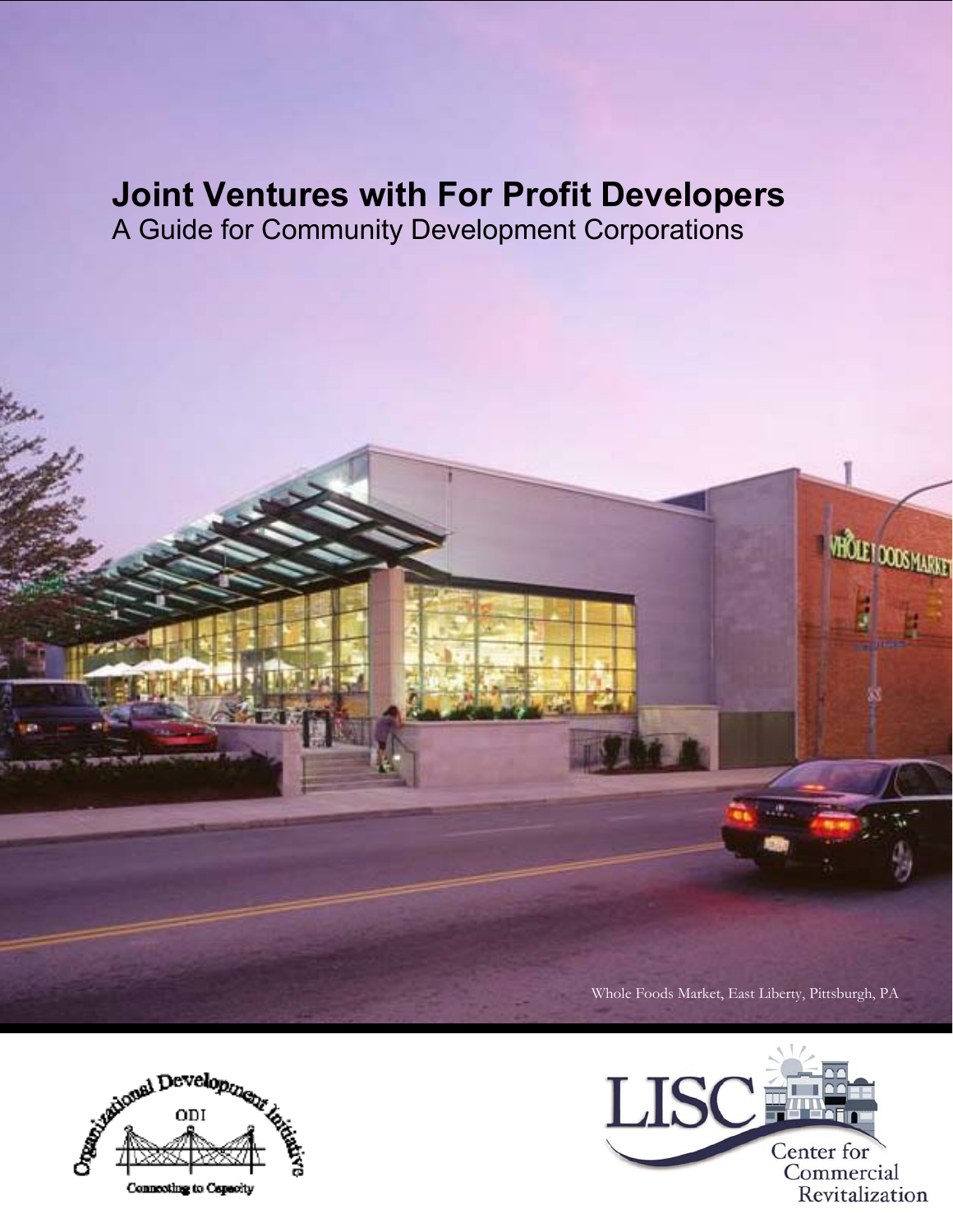**This Guide is based largely on a legal memo prepared in 2005 by Gregory Maher, then LISC's Deputy General Counsel, now LISC's Senior Vice President for Lending. Appendix A, FAQ -- Joint Ventures and Nonprofit Tax Exemption, is directly from his memo.** 

**Please note: This Guide is structured to assist CDCs in becoming educated consumers as they think about, plan and become partners in joint ventures with for-profit developers. While every effort has been made to provide accurate and generally applicable information, every project and every locale is different. In all cases you should consult with your own local professionals about the best way to proceed on your particular project and joint venture.** 

#### *Special thanks for permission to include*:

- Chicago LISC and the Urban Land Institute for the profile of Lake Park Pointe, adapted from *Leadership Strategies to Capture Emerging Markets*;
- Bay Area LISC for the profile of Markham Plaza, written by William Gibson, the profile of Vineyard Square, written by Connie Galambos and William Gibson, and the profile of Marin City Gateway, written by Amy Cohen; and

ODI/LISC for the profile of Whole Foods, written by Judy Turnock.

Appendix B, Joint Venture Agreement Planning Tool, was prepared by Rick Jacobus, Burlington Associates in Community Development.

Appendix C, Quick & Dirty Joint Venture Strategy Checklist, was prepared by Judy Turnock, ODI/LISC.

## **This Guide was compiled by Rick Jacobus & Maegan Winning, Burlington Associates in Community Development, and edited by Judy Turnock, ODI/LISC.**

*Photo Credits*: Denmarsh Photography, cover, pp. 10 & 22; ULI/Chicago LISC, p. 14; Orange Community Housing Land Trust, p. 18; and Rick Jacobus, p. 20. *Cover Design:* Amanda Brewster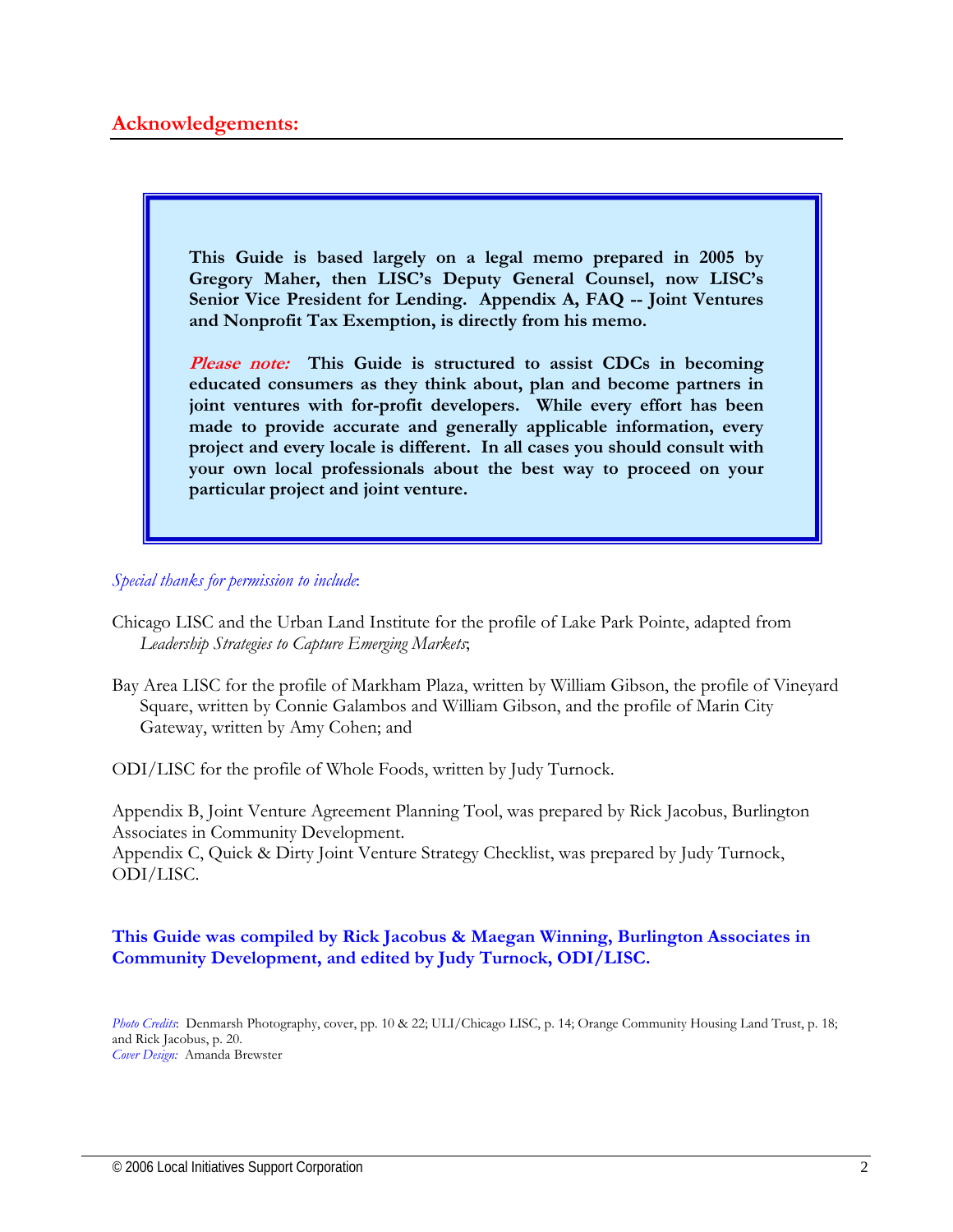# **Joint Ventures with For-Profit Developers: A Guide for Community Development Corporations**

# **Table of Contents**

| <b>SECTION I: CDC Joint Ventures with For-Profit Developers 4</b>           |
|-----------------------------------------------------------------------------|
| What Are Joint Ventures, and Why Should We Create Them? 4                   |
|                                                                             |
|                                                                             |
| Organizational and Management Options 11                                    |
|                                                                             |
| Lake Park Pointe Shopping Center, Chicago, IL  14                           |
|                                                                             |
|                                                                             |
| Marin City Gateway Retail Center, Marin City, CA. 20                        |
|                                                                             |
| <b>SECTION III: Lessons and Recommendations  14</b>                         |
| <b>APPENDIX A: FAQ - Joint Ventures and Not-for Profit Tax Exemption 29</b> |
| <b>APPENDIX B:</b> Joint Venture Agreement Planning Tool 34                 |

**APPENDIX C: Quick & Dirty Joint Venture Strategy Checklist . . . . . . . . . . 37**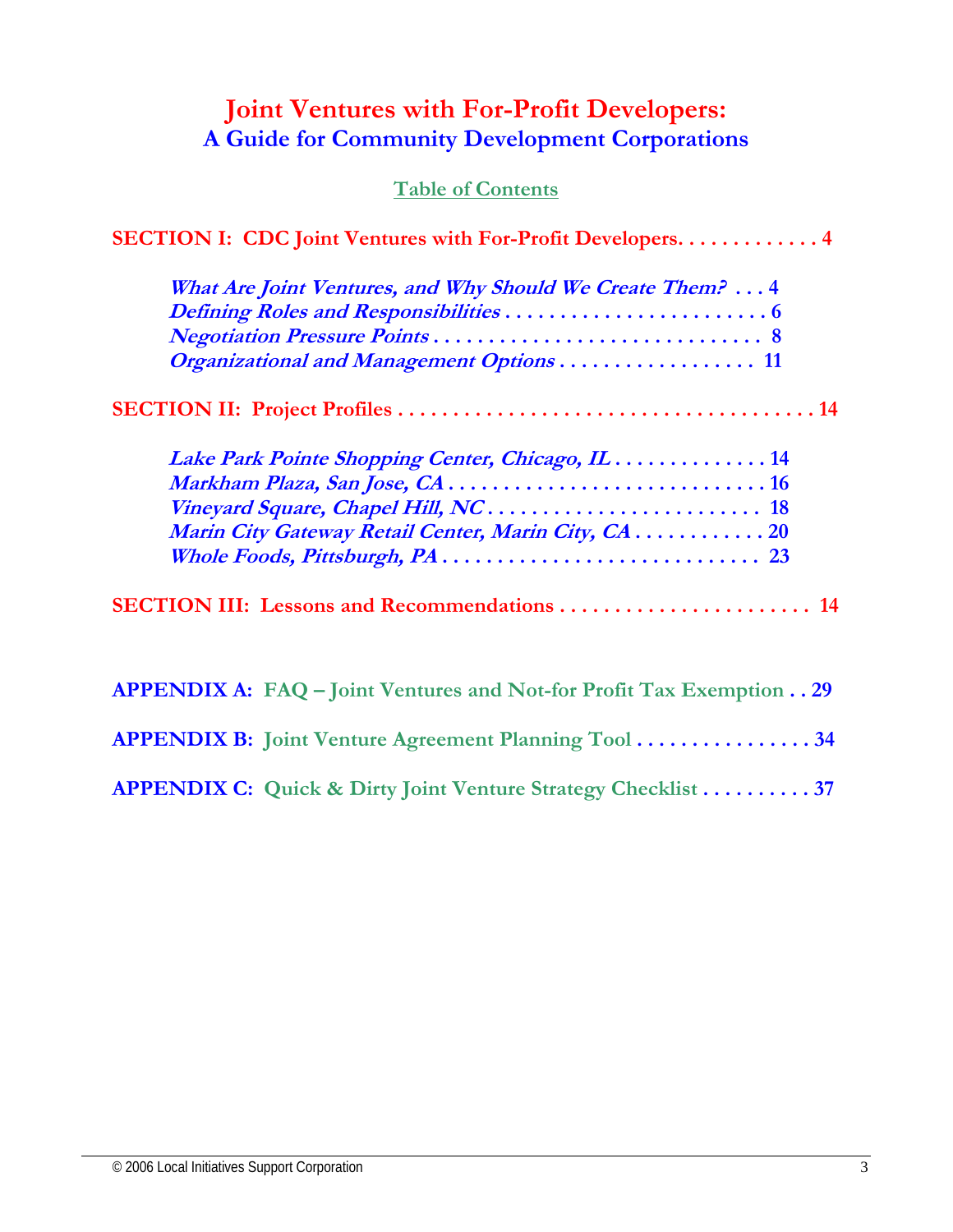# **SECTION I: CDC Joint Ventures with For-Profit Developers**

# **What Are Joint Ventures and Why Should We Create Them?**

Joint ventures between a community development corporation ("CDC") and a for-profit partner present tremendous opportunities for a CDC to build its skills and complete projects that are larger in scale and/or beyond its core competencies. However, there are a host of business issues raised by the prospect of a CDC co-owning or working closely with a for-profit on a project. Many issues need to be carefully negotiated for the CDC to protect its financial integrity and credibility.

Joint ventures also raise a number of legal issues, often bringing together corporate, partnership, tax, real estate and exempt organization law into a single realm. Therefore, careful thought must be brought to evaluating a CDC's potential venture with a for-profit entity.

There is some misconception about what the phrase "joint venture" means. More a term of art than a phrase with precise legal meaning, it is an association of two or more people (either individuals, corporations or other entities) engaged in a business venture, traditionally for-profit. Today a joint venture typically implies a limited liability company (an "LLC") and less frequently a limited partnership (an "LP"), usually entered into for a single project and for a finite period of time.

The most compelling reason for CDCs and for-profit organizations to enter into joint ventures is that each party brings something to the relationship that:

- the other party needs,
- can't easily do or get without the other party, and
- which will make the resulting entity stronger than either party acting alone.

If one or the other partner feels it can pull off the project alone, or if there is no goodwill or future favor to gain between the partners, there will be little impetus for the joint venture.

#### **Among the many reasons CDCs consider joint ventures are:**

**Inadequate experience.** A CDC may not yet have done any physical development or attempted a large-scale project of a particular kind, whether housing or commercial, or it may want to branch out, for example, from housing development into commercial or retail space development. The CDC can access the technical expertise and experience of a forprofit business in a joint venture arrangement.

**Lack of staff.** The CDC may have a small staff or no staff at all, or its staff may be parttime or not have the available time required to carry out the development.

**Opportunity to achieve higher production scale.** Without the for-profit, the nonprofit might not be able to do a particular project or might have to do a smaller project which has less impact.

**Core skill building opportunity**. If structured correctly, a joint venture can present a capacity building opportunity for the CDC, with the for-profit in a mentoring role.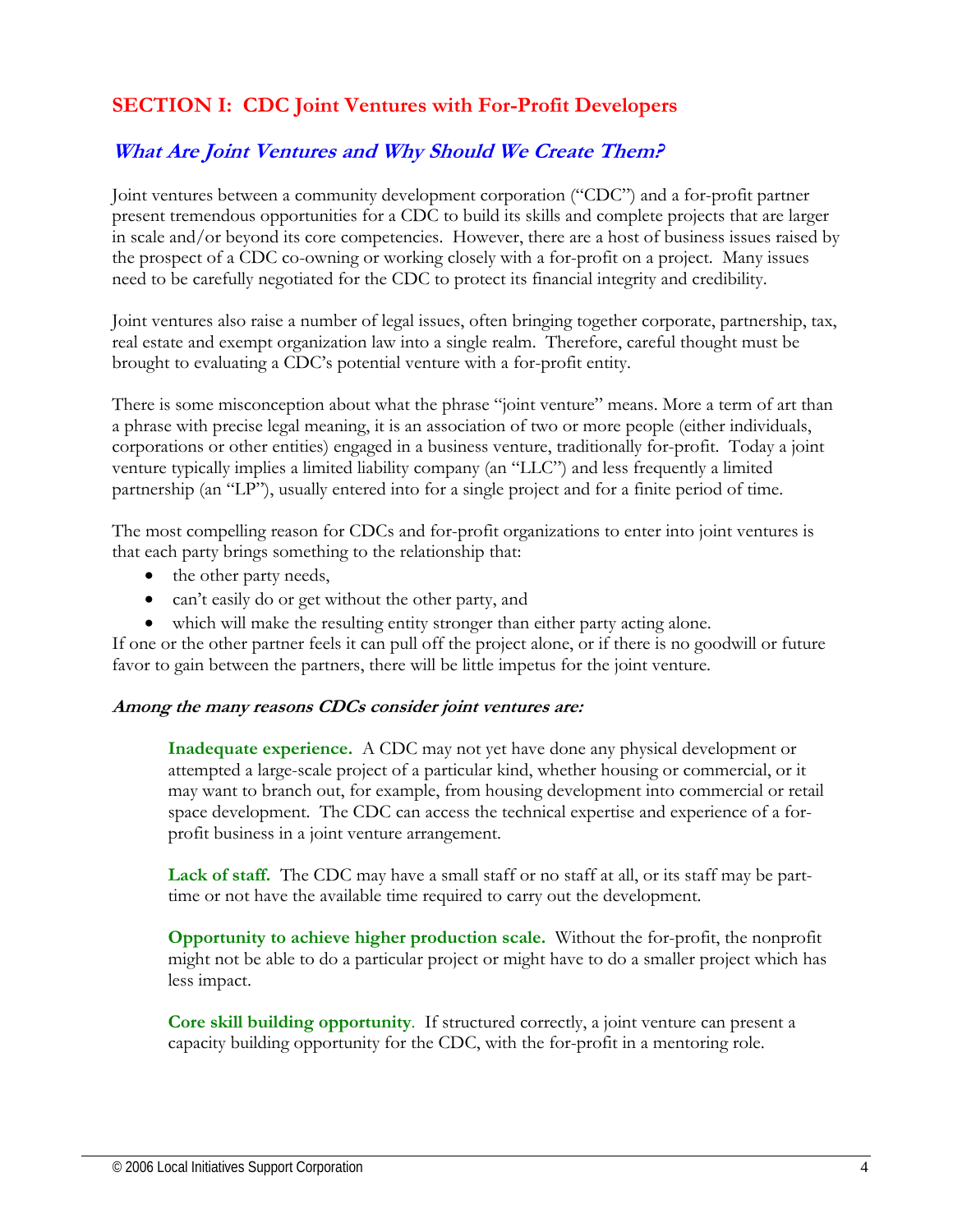**Lack of financial strength**. A CDC may have a long track record, solid staff with lots of experience and capacity, but still be financially weak, for example, with a weak balance sheet and little or no fund balance.

**Access to development financing through for-profit partner.** A for-profit partner may have access to conventional financing sources that a CDC does not. The developer may be in a strong financial condition or, because of its track record and character, have access to a significant amount of capital the CDC could not attract on its own.

#### **For-profit developers also have many reasons for partnering with CDCs, including:**

**Access to the community**. The project may be in a community where a for-profit developer has not done business before. CDCs based in a particular community are typically more in touch with the community and can better identify the needs.

**Site Control.** CDCs may have site control of a key property which is critical to a project's viability or better access to a property through a Redevelopment Agency or City.

**Support among community residents**. CDCs may be able to garner support among neighborhood residents for a difficult project, get local elected officials on board in favor of the development, and help counter any nimbyism that could derail the project.

**Access to public funding sources**. CDCs can access many potential sources of project subsidy which either provide a priority for or are limited exclusively to nonprofits. Federal grant programs such as HOME and Community Development Block Grants (CDBG) programs, administered by HUD through local jurisdictions, the US Department of Health and Human Services' Office of Community Services (OCS) programs, administered through HHS, or AHP, administered through the Federal Home Loan Bank, make funds available to nonprofits that might not be available to for-profit developers.

**Access to attractive debt sources**. CDCs may have access to low interest financing (LISC, for example) that is unavailable to for-profits. Not only is this a financial benefit, but it often pays the early costs of the project at its riskiest stage, something many banks – and forprofit developers – are unwilling to cover.

**Access to tax credit allocations.** CDCs may have site or project control over a high scoring LIHTC project. Without access to the credits, the for-profit would have difficulty getting the deal.

**Pool of interested job applicants**. For an economic development joint venture, a CDC can be a pipeline for interested local residents to apply for the jobs to be created. That referral list may not only speed filling the jobs, it can also provide the for-profit partner with some helpful initial screening of job applicants.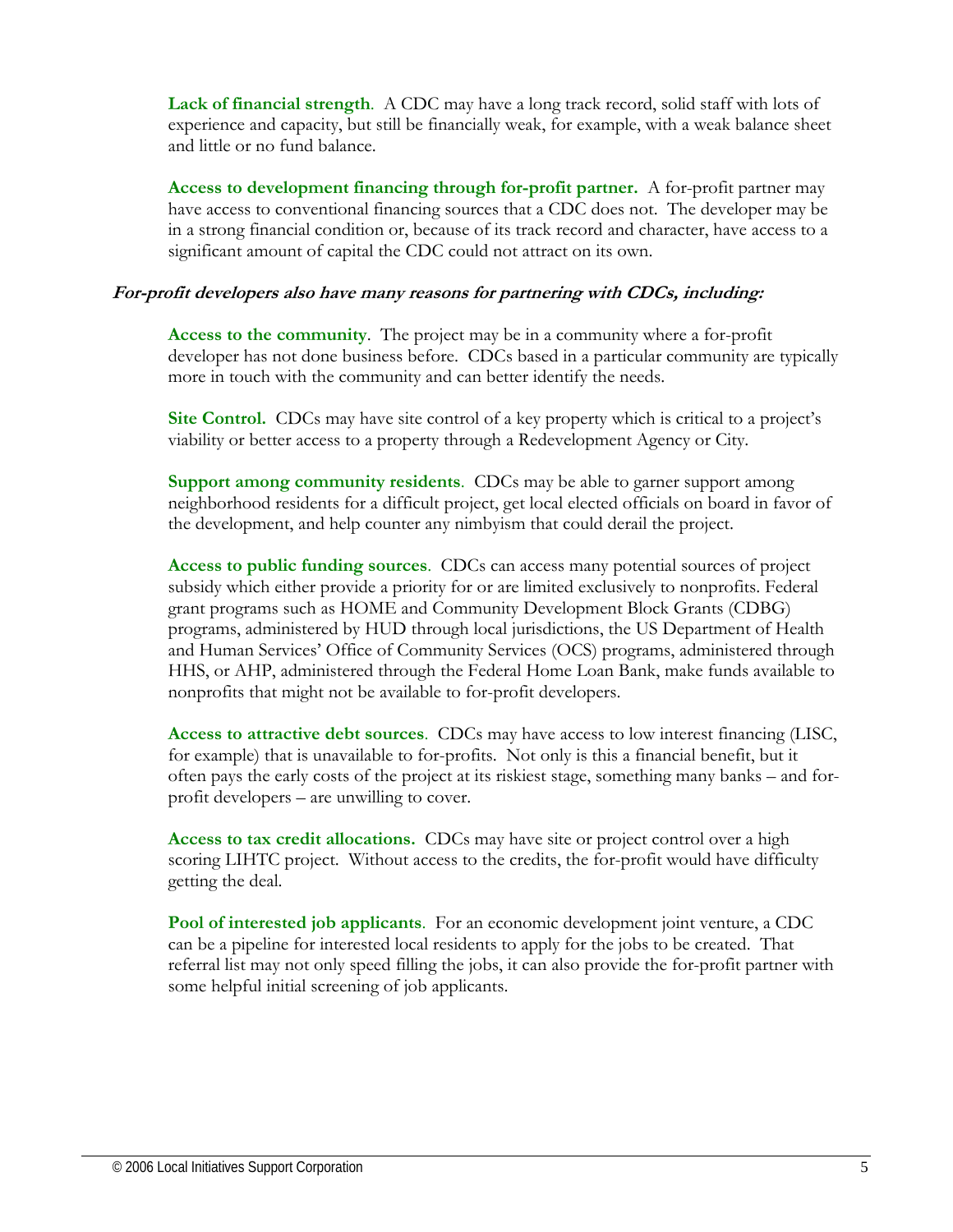# **Defining Roles and Responsibilities**

A key factor in successful joint ventures is the clear delineation of roles and responsibilities. In order to define those roles and responsibilities, each party must be aware of what it adds to the deal and what it is responsible for accomplishing. While every organization and partnership is unique, there are certain assets partners generally bring to the venture.

## **For the CDC, the typical assets include:**

**The deal**. Often the CDC will bring a deal concept to the table along with predevelopment work that has been done, including title to the project property or at least site control. The more the CDC has developed the project concept and the more up-front work the CDC has done, the more attractive the deal is for a potential partner, and the more leverage the CDC will have over a prospective joint venture partner during negotiations.

**Knowledge of the neighborhood and neighborhood support**. A CDC should know its target area(s) well and understand what the pressure points are and what the community needs, wants and will support. The CDC can shape a deal so it's consistent with a neighborhood revitalization plan, thereby ensuring the project's support and success and providing the joint venture partner with a marketing and acceptance comfort level not obtainable from a non-community-based business. The CDC also brings support from its client base and, hopefully, the larger community.

**Knowledge of the market**. Related to the above point is the CDC's knowledge of the market. Though the CDC may not have a definitive handle on all aspects of its market, it typically is in a much better position than a for-profit (particularly one not based in the neighborhood) to understand what the market is for housing, commercial space for growing businesses, retail services, community facilities such as child care and health centers, and charter schools.

**Political support**. The CDC's contacts with local political and administrative officials can be a huge factor in making the project successful. Beyond the obvious overt support for the project, it can translate into public subsidies and other support such as zoning, building and environmental reviews in a more expedited manner (or in some cases a zoning change to move the project forward).

**Attractive Public and Private Funding Sources**. If the CDC comes to the table with just preliminary commitments from public and private funding sources, the arrangement is more attractive to the for-profit – and it gives the CDC added bargaining clout.

#### **The for-profit organization typically brings the following skills and experience to the table:**

**Technical Expertise and Experience**. The for-profit will bring its real estate development skills and experience to the table, just what an inexperienced CDC needs to complete a project successfully. Additionally, the for-profit's experience and track record is critical in attracting support and funding for the project.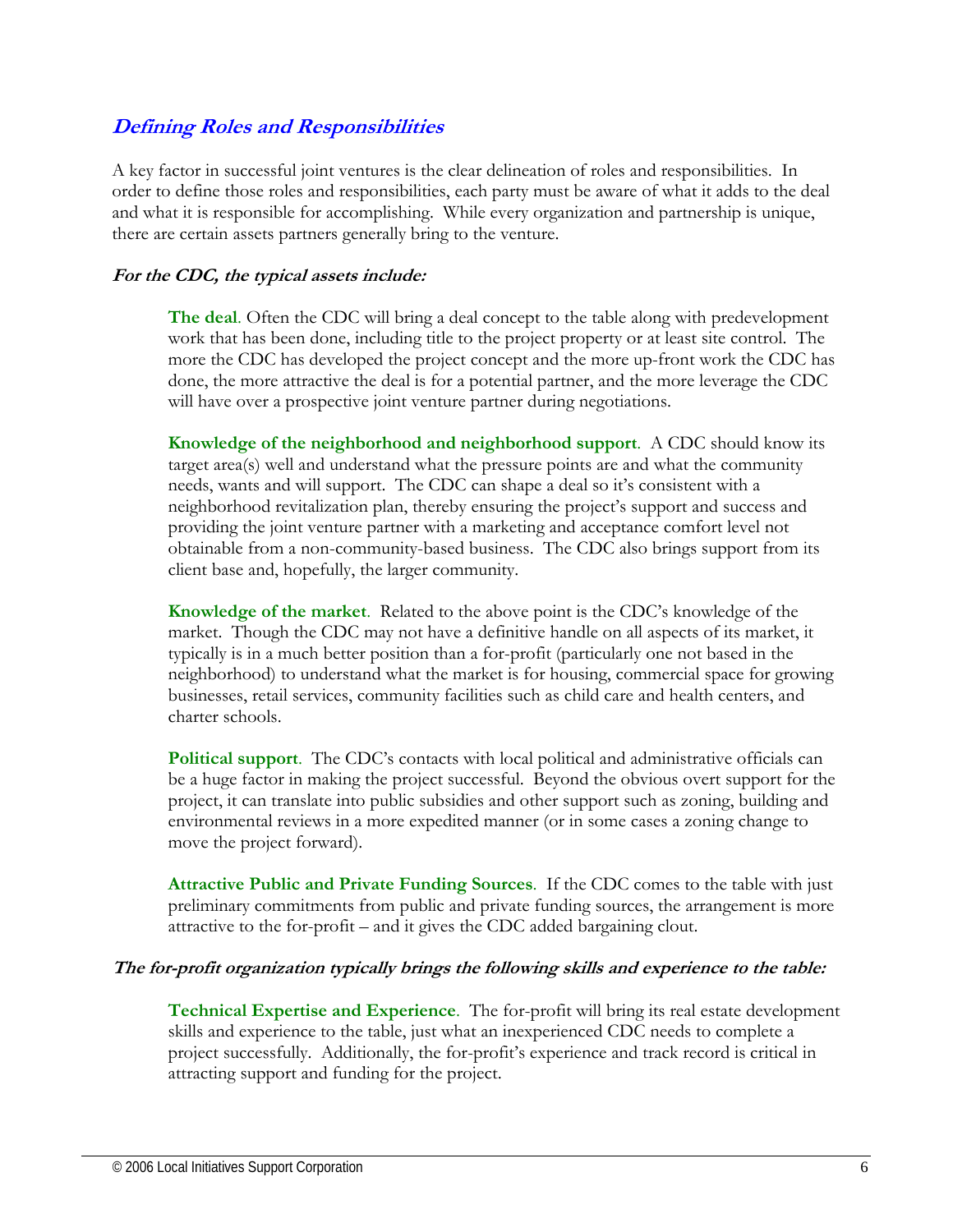**Staff Size.** The for-profit will usually bring a complement of dedicated full-time staff to the project.

**Financial Strength**. The for-profit has access to funds that many smaller CDCs do not. They typically have established relationships with financial institutions based on their prior experience, and many times they have company funds that can be used to finance the project. For example, in Indianpolis where an LLC joint venture contracted with for-profit builders to build new homes on lots owned by the LLC, the builders funded the costs of construction through their own financing sources.

**Access to Conventional Funding**. Separate from the issue of financial strength, the forprofit may have a relationship with banks or mortgage companies based on the for-profit's "character," i.e., its track record in completing deals skillfully, efficiently, on time, and within budget. These long-standing relationships providing access to financing may or may not correlate to the actual financial strength of the for-profit.

The specific roles and responsibilities of each partner to the joint venture generally flow from the assets, skills and expertise each brings to the table. While roles vary from partnership to partnership, there are typical roles that each partners generally plays.

#### **The typical CDC roles and responsibilities often include:**

- project conception and initial development, including obtaining site control and initial project design;
- identifying community needs;
- community organizing in support of the project (e.g., rallying residents in favor of a large retail or mixed-used project new to the neighborhood);
- financial application and packaging of public subsidy support; and
- marketing the units to be developed.

#### **The typical for-profit roles and responsibilities include:**

- project budget development;
- hiring contractor and construction manager;
- applications and financial packaging for conventional financing sources;
- general overall project development.

It is important to remember that roles and responsibilities are negotiated by the partners based on each partner's strengths. So if a CDC does not, for example, have the capacity to obtain site control and this role is taken on by the for-profit, the CDC may have to lower or change the expectations of what it can gain from the joint venture.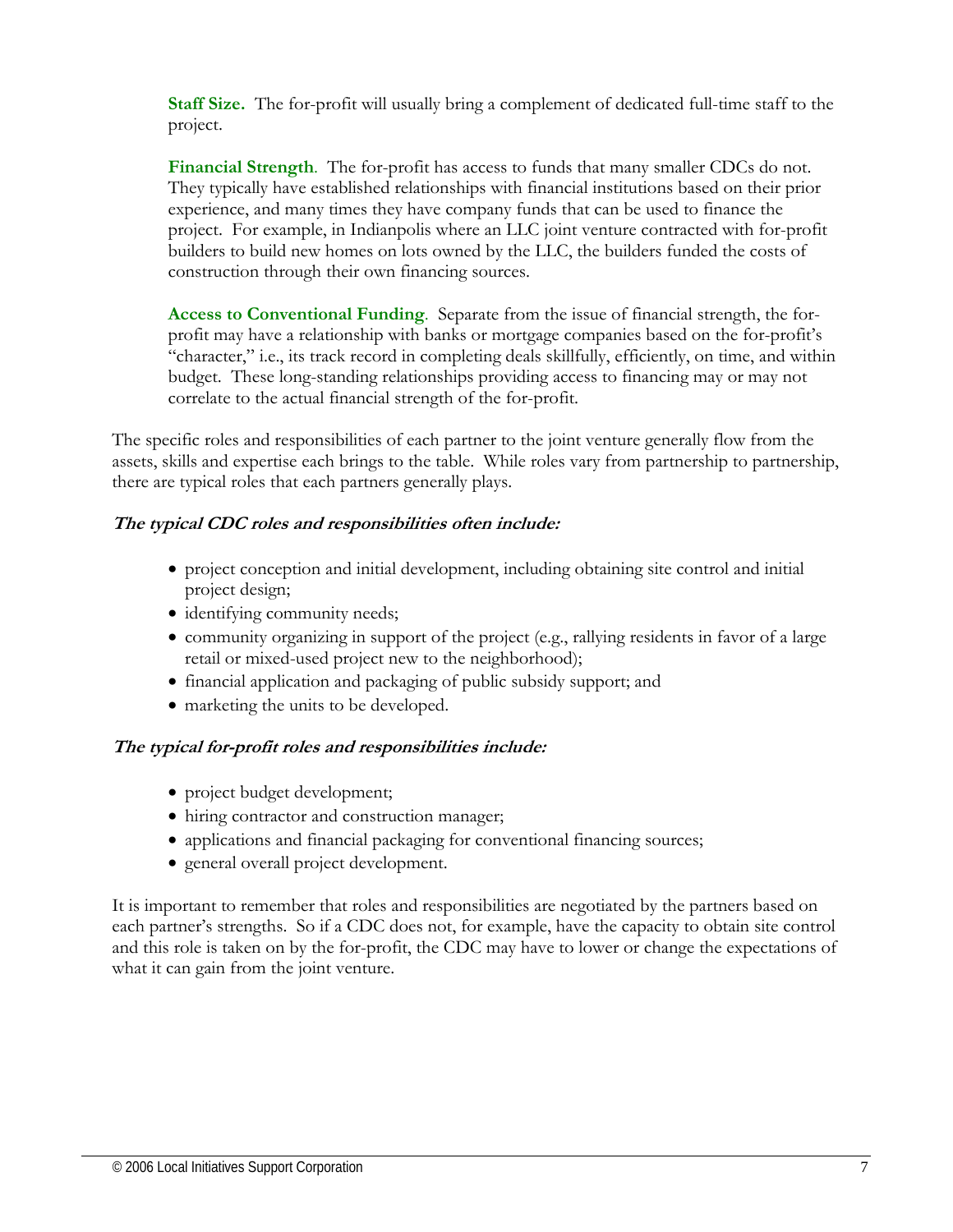# **Negotiation Pressure Points**

When forming a joint venture, upfront negotiation between the partners to determine roles and responsibilities as well as risks and rewards is critical to the overall success of the project and the satisfaction of each partner about the experience. Each partner must be as realistic and specific as possible about its own positions as well as its understanding about the partner's positions. Some of the most important "hot button" issues are:

**Primary Goal of the CDC.** Is the CDC looking primarily to create a valuable community asset that will benefit low-income residents, stabilize the community and begin to revitalize the neighborhood? Is the CDC looking secondarily to share in the possible upside of an economic development project (but not if it impedes the primary goal)? Or is the primary goal of the CDC to make money from the project? Both of these cannot be the number one goal. A CDC needs to assess its goals honestly in order to represent them effectively in the negotiations. The final agreement needs to reflect those honest assessments.

**Relationship between the CDC and the For-profit**. Beyond the experience and technical knowledge of the parties, this "soft" issue is most important to the success of the venture. Do the parties trust each other? Can they communicate effectively? Can they transcend their differing organizational missions and join forces to complete a charitable project that both (1) generates profit for the investor and (2) compensates the CDC fairly, while furthering its charitable mission?

**Clear Delineation of Responsibility for Fundamental Decisions**. These responsibilities may be included in either an operating or partnership agreement but could also be done in a separate development agreement entered into between the partnership and each individual partner. For example, if the CDC and the for-profit are members of a member-managed LLC or co-general partners of an LP (see pages below), the for-profit may have the right to choose the contractor and the architect, but the CDC may retain the right to consent to the contracts hiring these parties, as well as to change order items above a certain dollar amount. On the other hand, the CDC may assume primary responsibility for marketing the units, either itself or by hiring a broker.

There is plenty of flexibility in structuring the partners' roles and responsibilities, but ultimately they should be in accord with each partner's strengths, reasonably commensurate with the fees or profits each will earn, and written clearly in a document signed by both partners.

**Profit Sharing/Developer Fees**. The key issues are how much goes to each partner and when. The CDC must be sure it's getting a fair deal. Even if the for-profit is carrying the bulk of the project/development work, the CDC should recognize it brings significant value. For example, the CDC has usually done the risky pre-development work, obtained site control of the property needed for the development, brought subsidies and/or subsidized financing to the table, or garnered community support for the project. Without these contributions there might be no deal, so don't underestimate your contributions.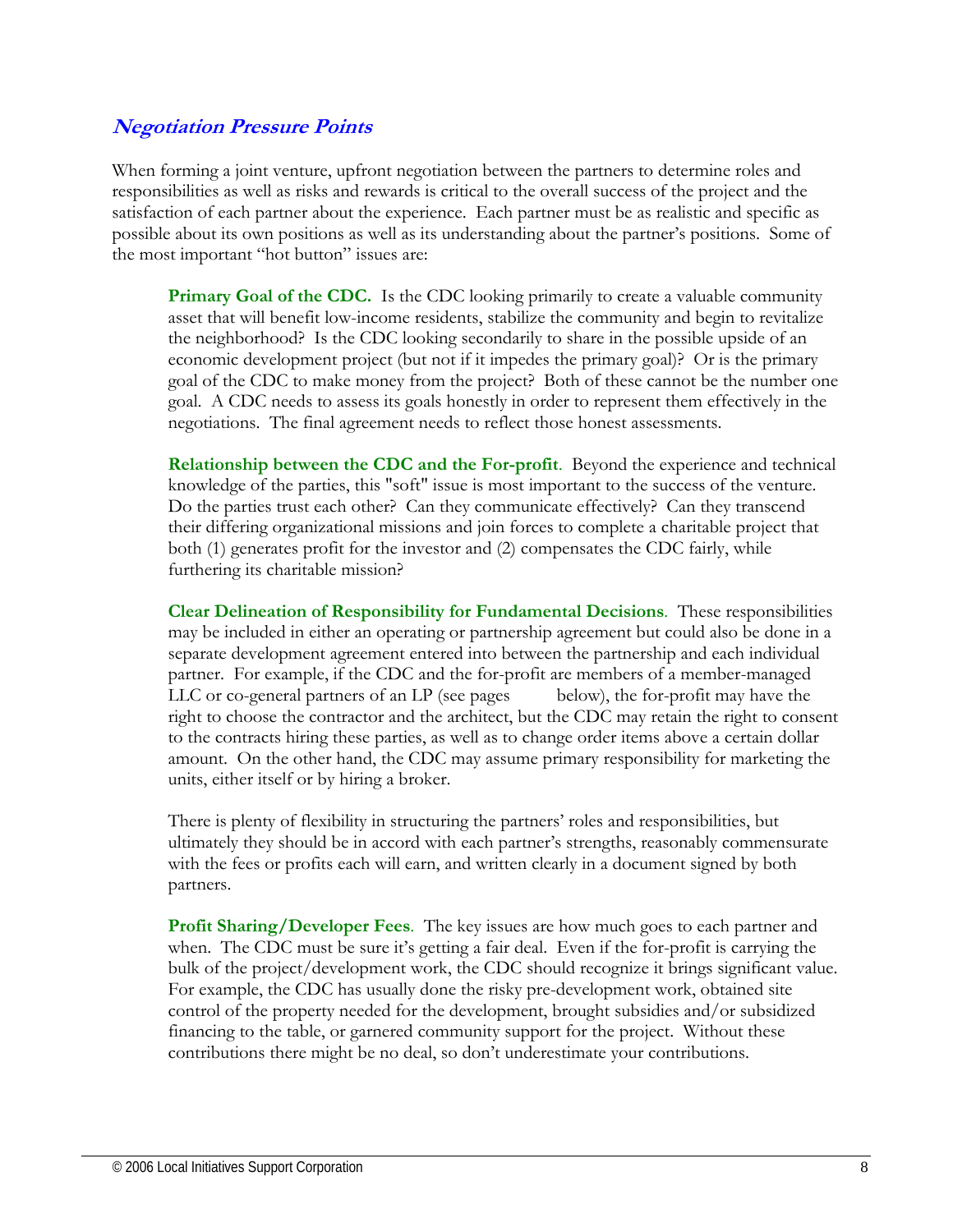*Key advisory: Pay attention to the schedule for paying developer fees to the for-profit. They should not be paid before they are earned!* If there are cost overruns beyond the contingency during the construction period, there should be enough unpaid fees held back to cover them without forcing the project to fall short. This hold back should be over and above the standard retainage that is required for construction disbursements. And the payment of fees should not take priority over achieving the charitable nature of the project.

**Maintaining CDC Involvement**. How does the CDC stay involved in the deal if it is not the managing member of the LLC? One strategy is to structure rights of intervention, such as the right to remove the managing member if it is violating the terms of the operating or partnership agreement. Another strategy is to ensure that the for-profit has to consult with the CDC about certain decisions and does not have unfettered discretion. If you keep in mind the value you bring to the joint venture, you should be able to negotiate the continuing role you deserve.

**Conflicts Resolution Mechanism**. There should be some form of arbitration or mediation built into the operational document in order to provide both parties with a mechanism for logically, fairly and expeditiously resolving disagreements that they cannot solve on their own.

**Achieving Charitable and Social Welfare Goals.** CDCs should seriously consider creating a mechanism for enforcement of the joint venture's charitable and social welfare goals in the partnership or operating agreement. These goals in an economic development project may include filling retail space with a certain number of minority-owned businesses or hiring unemployed or underemployed neighborhood residents for a percentage of jobs created. Good faith efforts by the joint venture to lease to or hire neighborhood residents should be required; they are an excellent first source for new jobs. These good faith efforts can be formalized in a first source hiring clause in the partnership or operating agreement or a separate agreement. However, the greater the number of tenants, the more difficult the hiring of local residents may be to enforce. Small businesses in particular may resist landlord interference with their hiring, a fundamental business decision. Creating incentive-based distributions to LLC members that are dependent on achieving and documenting some charitable results and/or making good faith efforts to achieve them is one strategy, and another is providing for mediation and/or arbitration if the partners can't agree on whether or not the efforts made were "good faith" efforts.

**Avoiding Excessive Private Benefit**. A CDC should generally resist issuing a reserve against or guarantee of (1) operating losses or profits for the joint venture, (2) a return of capital or fees payable to the for-profit by the joint venture, or (3) indemnification for any losses incurred by the for-profit due to its participation in the joint venture (unless caused by the malfeasance of the CDC).

**Handling Losses and Additional Capital Contributions**. Losses and additional capital contributions usually follow the partners' ownership interests and right to share profits and should not be slanted against the CDC. If the CDC has the right to share in 30% of the profits, it should be responsible for only 30% of the losses, not a higher amount. Additionally, if additional capital must be contributed to make up those losses, it should only be an amount commensurate with the CDC's ownership percentage. The CDC should also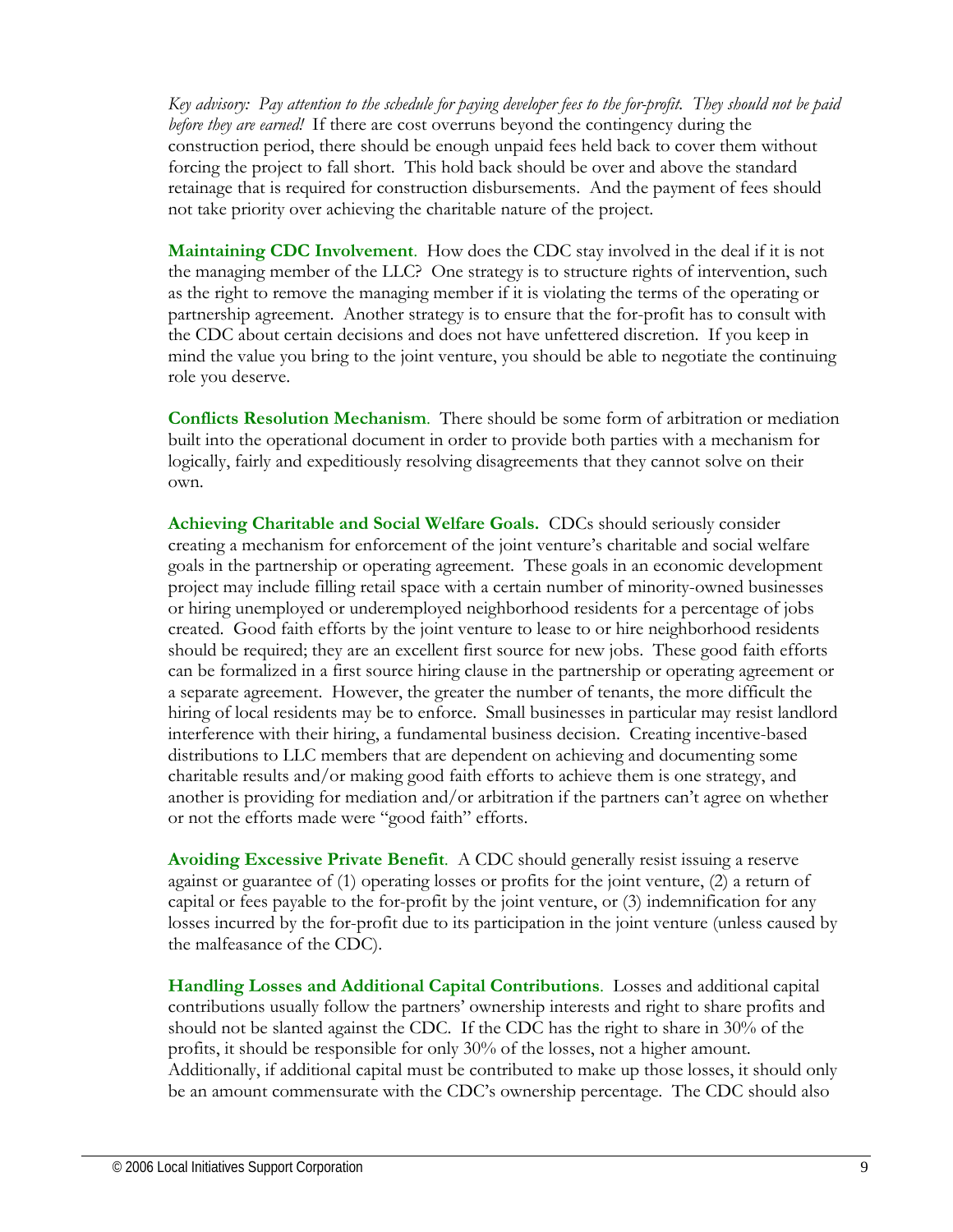consider placing dollar limits on any responsibility it has for additional capital contributions and/or losses.

**How the Financing Comes into the Deal**. Financing for the project may be committed to the joint venture or LLC itself, or to an individual partner, for example, loans or grants from a foundation or government entity to the CDC. If financing committed to a partner for the project is to be a debt obligation of the joint venture, it must be lent to the partnership by the partner. Otherwise, it will deemed a capital contribution of the partner, and, in the case of bankruptcy or dissolution, its return to the partner will be subordinate to repayment of the debts of the joint venture. The tax and LIHTC implications of how funds come in the deal, whether repayment is recourse or non-recourse (in recourse debt partners or members are personally liable; in non-recourse, a creditors are limited to the project property), and who is responsible for repayment must also be considered.

**Critical Path**. Spell out the order in which development milestones need to be achieved, and when.

**Exit Strategy.** How, when, and for what price will the CDC agree to be bought out by the for-profit, or vice versa? This key point should be covered in the operating or partnership agreement.



 **Entrance to Whole Foods parking lot, East Liberty, Pittsburgh**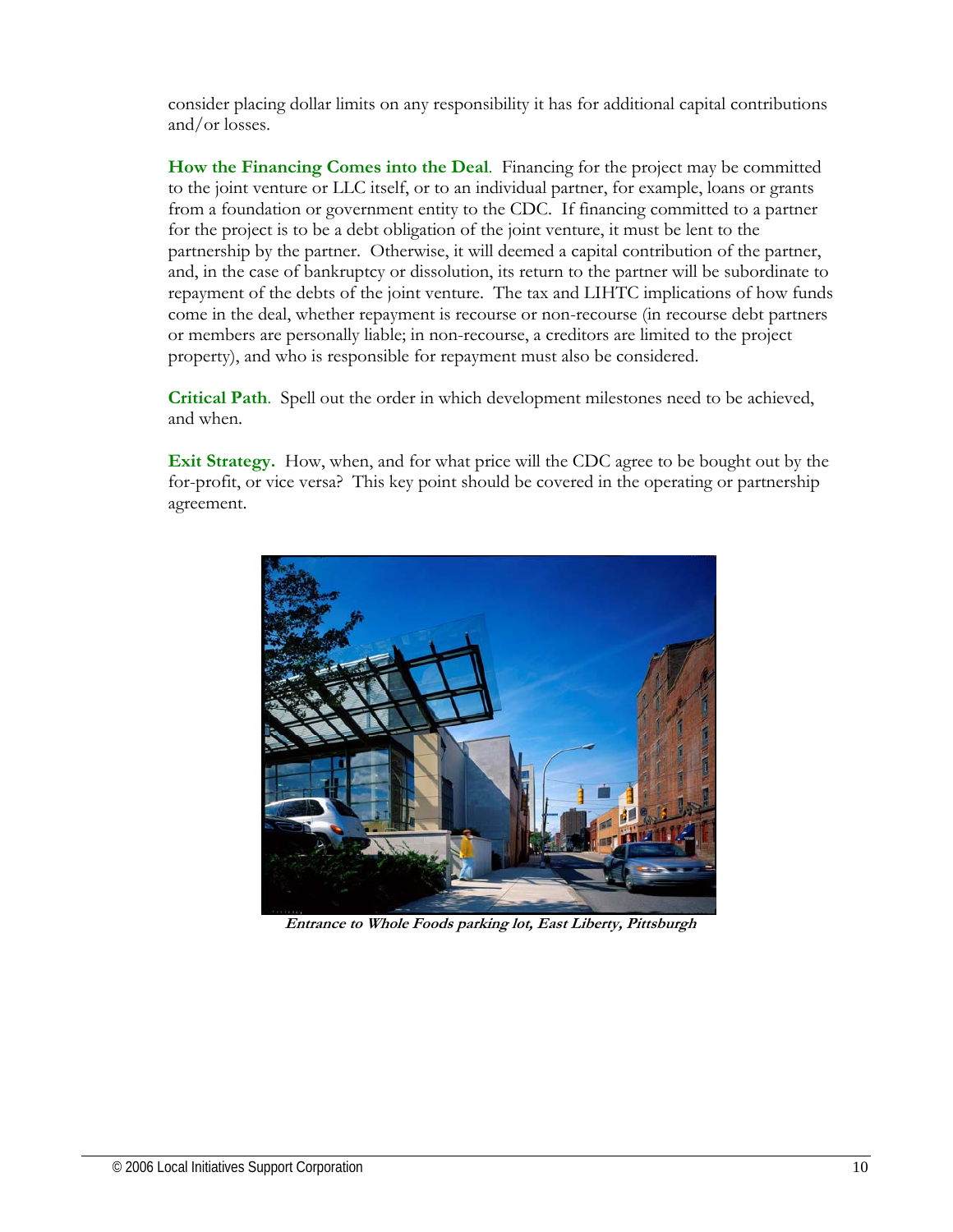# **Organizational and Management Options**

The structure and management of a joint venture can take many different forms, each has its own pros and cons. The basic options are **general partnerships**, **limited partnerships (LPs)**, **limited liability companies (LLCs)** and **contractual relationships** (where the CDC or its affiliate is the owner of a property and the for-profit entity enters into an agreement with the CDC to provide development services). The first three options involve an ownership position for the for-profit; the fourth does not.

## **General Partnerships**

Each partner is *jointly and severally* responsible for the obligations of the partnership arising from the wrongful acts or omissions (i.e., intentional acts or negligence) of another partner acting either in the partnership's ordinary course of business or with the authority of other partners, and for breaches of trust by a partner acting within the scope of his or her apparent authority or by the partnership in the course of its business.

A partner is *jointly* liable for all other debts and obligations of the partnership. Partners have a general obligation to contribute toward the losses sustained by the partnership. They also have contribution obligations after the dissolution of the partnership. Each partner may take an active role in the operation of the business of the partnership.

General partnerships are the least advantageous ownership option and are *not* recommended.

#### **Limited Partnerships**

A limited partnership must have a general partner, who has unlimited liability for the general debts and obligations of the partnership. Limited partners are not jointly or severally liable for the obligations of the partnership, whether incurred through negligence, directly or contractually. They are liable for the obligations of the partnership only up to the amount of their capital contribution plus any amount of undistributed profit to which they are entitled.

Although a limited partner may not take an active role in the daily operation of the business of the partnership, under the law of most states it may consult with and advise or render professional services to a general partner with respect to any matter, including the business of the partnership. It may also be a contractor for, or an agent or employee of, the LLC or of a general partner, or be an officer, director, or shareholder of a general partner that is a corporation. A limited partner may approve (1) amendments to the organizational documents, (2) changes in the nature of the business, or (3) removal of a partner.

The management structure can be a single general partner, co-managing general partners, or one managing general partner (with more responsibilities) and a non-managing general partner.

LPs are generally not as advantageous an ownership option as LLCs.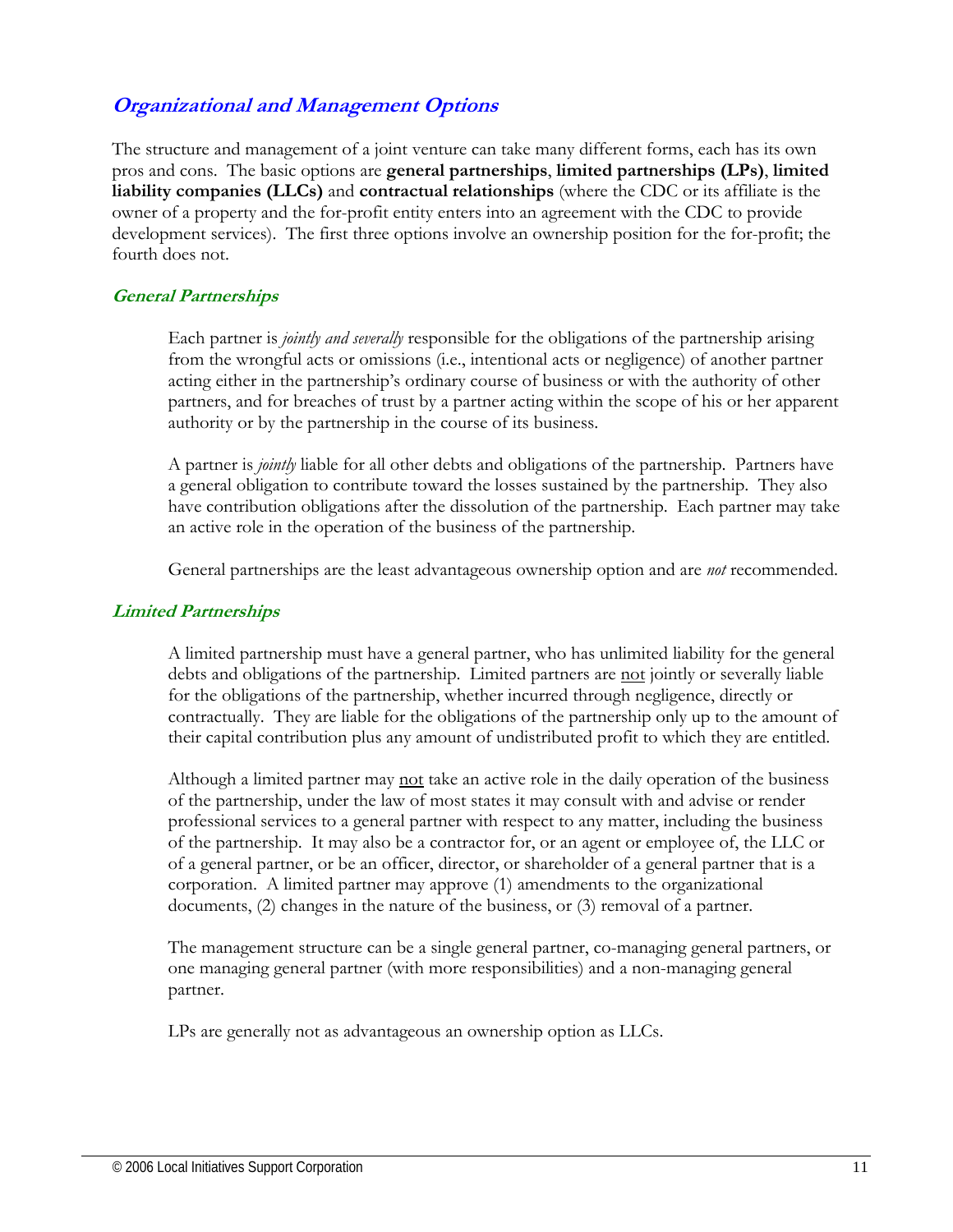#### **Limited Liability Companies**

An LLC has elements of both corporations and partnerships. Owners of an LLC are called "members," as opposed to the "partners" in a partnership or the "shareholders" of a corporation. Like shareholders in corporations, members are afforded limited liability; they are only liable for the amount of their investment. Unlike a corporation and more like a partnership, the net income received by the LLC itself is not taxed, because an LLC is not regarded as a legal "person" for federal income tax purposes. In other words, only the members pay taxes, so if a member is a tax-exempt entity, for example, a CDC, it keeps *all* income it earns except any which might be subject to UBIT (unrelated business income tax, discussed further below).

An LLC structure provides the following advantages:

- **A flexible management structure is permitted**. Management may (1) rest in the hands of all members, (2) be centralized in the hands of one member, (3) be delegated to a manager who is not a member, or (4) be delegated to a Board of Managers. Thus, a CDC may assume the management role it desires and need not be confined to the role of a limited partner under state law.
- **There is no need to have a general partner**. There is no need to form a corporate general partner and to capitalize that corporation in order to preserve the limited liability of the members, as is necessary with an LP. One caveat: an undercapitalized LLC may lose its limited liability through a challenge similar to "piercing the corporate veil" in a corporation.
- **Multiple classes of ownership are possible**. Like a corporation, an LLC has flexibility on capital contributions, and there can be different classes of ownership with different rights and obligations.

#### *Ownership Percentages in GPs, LPs and LLCs:*

Ownership can be split 50/50, or 99/1 or in any percentage in between. However, each partner/member must have and maintain a minimum net worth benchmarked on the expected financial obligations of the joint venture.

#### *Profit and Loss Sharing for GPs, LPs and LLCs:*

Profits and losses are generally shared at the same percentages as partner/member ownership interests. If profits and losses are shared at percentages that differ from ownership interests, the difference must be based on "substantial economic effect." This means that if a member of an LLC has the right to share in profits in an amount greater than its ownership interest, it must have a risk of loss with respect to an LLC obligation that makes the higher profit rights seem reasonable. For example, a member could agree to assume a greater share of liability for a debt obligation of the LLC and thus be justified in receiving a greater share of the profits.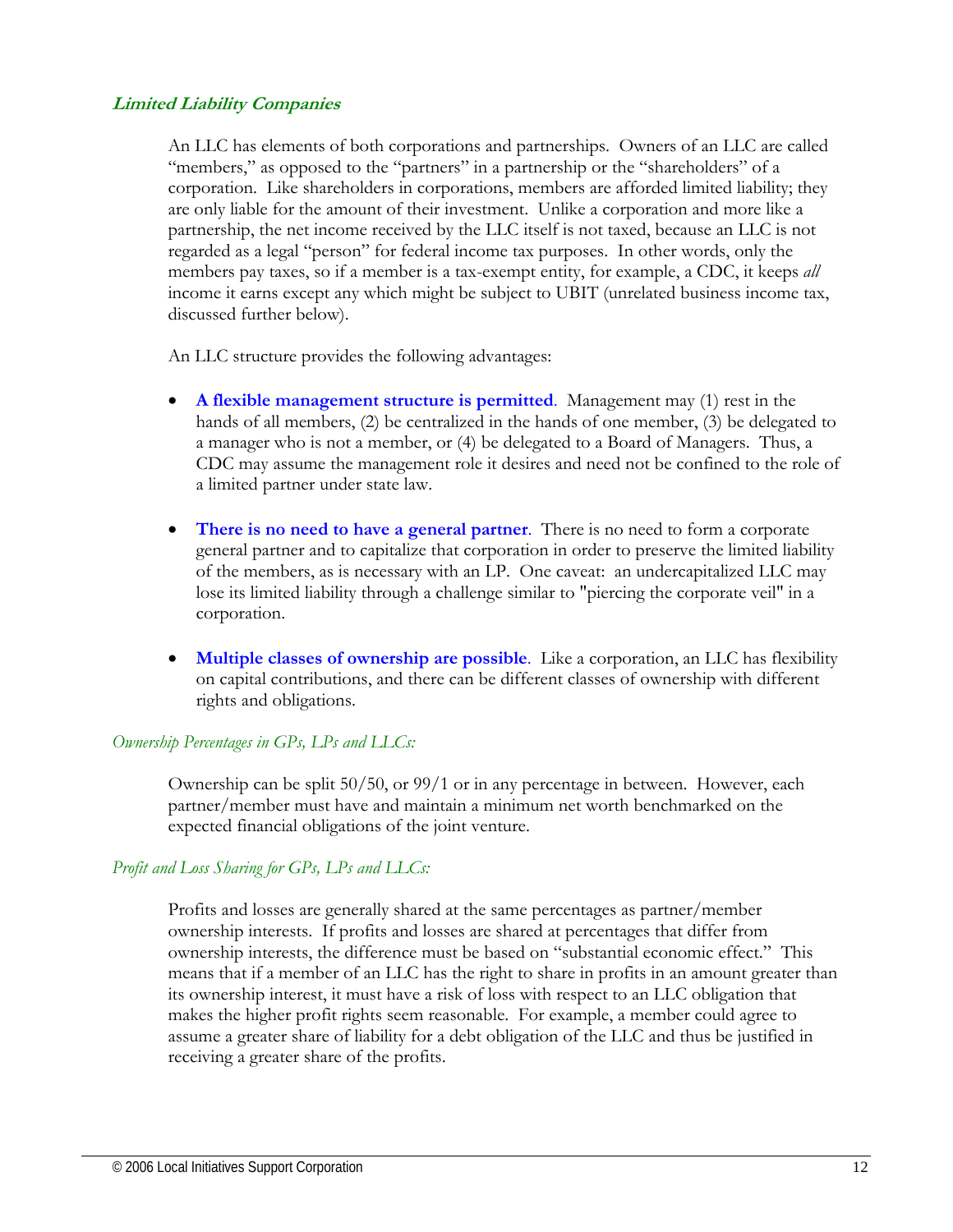Profits allocated to a tax-exempt nonprofit may be subject to unrelated business income tax (UBIT), which is equal to federal corporate income tax rates. The IRS's concern with UBIT is that if a CDC is regularly engaged in an activity that is commercial in nature and not in pursuit of the CDC's tax-exempt purpose, then the income produced should be treated the same as the taxable earnings of a for-profit business, that is, paying income tax on them.

CDCs therefore have to structure their involvement in profit-making activities with the UBIT rules in mind. In order to be subject to UBIT, for example, the activity of the joint venture must not be "substantially related" to the exempt purposes of the exempt organization, which means there is no "causal relationship" between the conduct of the business activity and the achievement of the tax-exempt purpose. One example of such an activity might be [example?]…. Even so, there are exceptions to UBIT that allow the CDC to structure its involvement in a way that it can receive much-needed revenue without becoming liable for UBIT. If the CDC's income, for example, is derived in a "passive" manner, i.e., not obtained as the result of competitive activity, the income is not subject to UBIT. The most common examples of passive income are: (1) annuities; (2) dividends; (3) interest; (4) rents; and (5) royalties.

A second UBIT test is that the business generating the profits must be "regularly carried on," that is, conducted with frequency and continuity. Therefore, a one-time activity which produces income, such as a sale of real property or the sale of some kind of equipment or other materials, does not subject the CDC to UBIT.

#### **Contract Co-Developers**

 An alternative to having the for-profit assume an ownership position is entering into a simple contract for services, which can occur at various stages of the development.

#### *Advantages:*

The CDC has unfettered control over the project, without having to cede control to the forprofit.

The CDC does not have to share the upside potential, for example, if a CDC is the sole owner of a supermarket.

#### *Disadvantages:*

If there are development problems or delays, the for-profit does not have much incentive to stay in the deal when it does not have capital at risk. The CDC could be stuck holding the proverbial bag.

The CDC must bear the risk of loss by itself, i.e., its charitable assets are exposed to a greater extent than if its liability were limited, as in a GP, LP or LLC.

The CDC cannot as easily learn from the for-profit if it is not a co-owner, because the forprofit, largely a consultant, has little reason to share its expertise.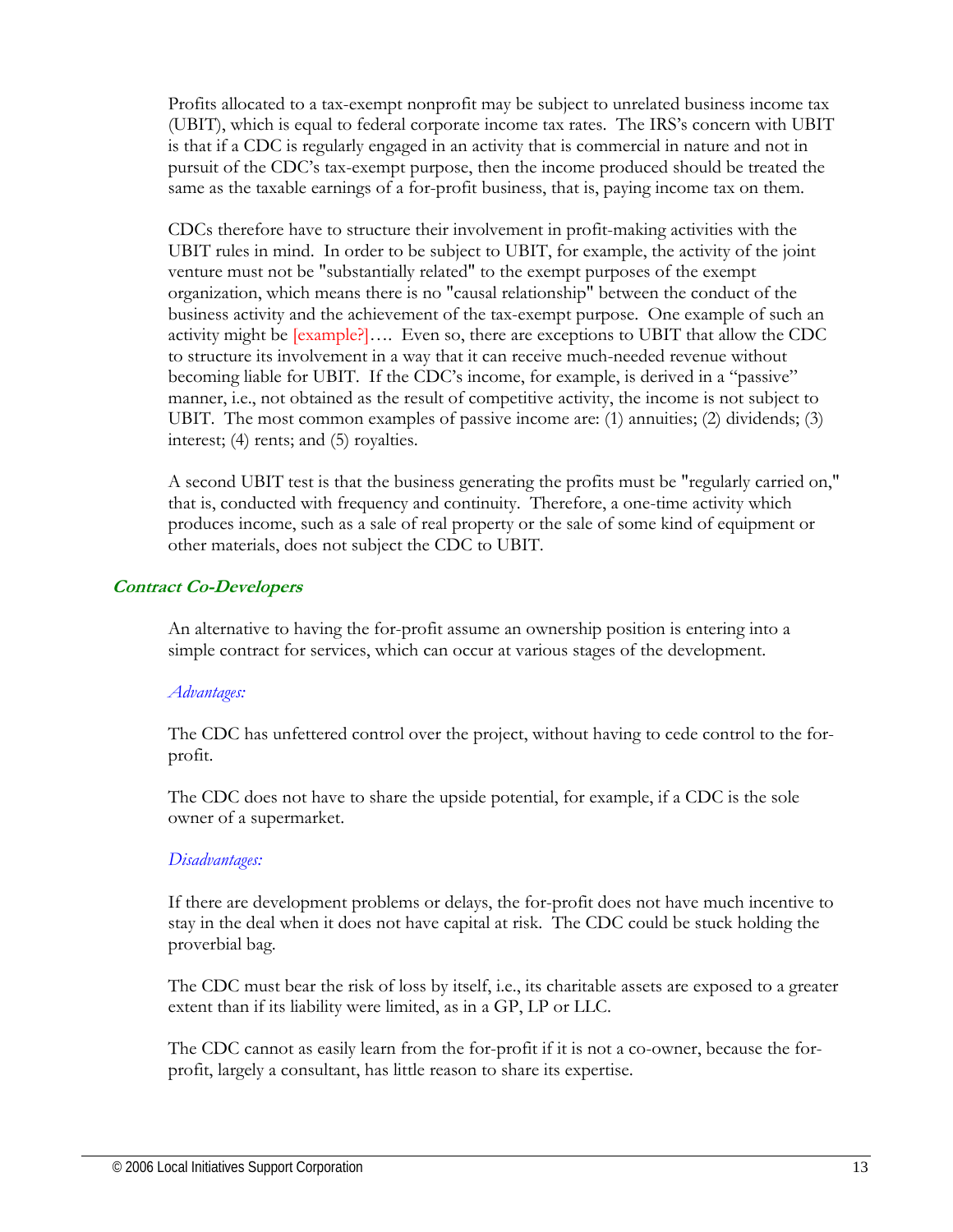# **SECTION II: Project Profiles**

# **Lake Park Pointe Shopping Center, Chicago, IL**

**Partners: Trkla, Pettigrew, Allen & Payne (TPAP) and Fund for Community Redevelopment & Revitalization** 



#### **Background**

The Lake Park Pointe Shopping Center is a \$9.8 million supermarket-anchored retail center completed in1999 in the North Kenwood area of Chicago's south side. Built at the northwest corner of 47th Street and South Lake Park Boulevard, it provides quality retail goods and services to a revitalizing mixed-income community.

The venture was developed by the Fund for Community Redevelopment & Revitalization, a nonprofit CDC, and TPAP, a for-profit developer. Glenn Azuma and Cliff DiLorenzo of TPAP saw the opportunity to offer new retail facilities in a profitable project to a vastly underserved market. Members of the Fund sought also to create employment opportunities for neighborhood residents in construction and in businesses in the center. They also saw it as strategically located, close to Lake Shore Drive (90,000 vehicles daily), near Hyde Park and the University of Chicago, and several other major institutions, and a critical project to leverage additional neighborhood reinvestment.

Project planning began in 1994 when the Fund issued a Request for Proposals. The CDC worked with the City of Chicago to acquire several land parcels and negotiated a redevelopment agreement. TPAP was selected as the joint venture partner, with work beginning in 1996.

The partners had similar but not necessarily identical interests, and it was clear their interests were not in conflict. Priorities were made clear to each other at the beginning of planning, and a process was established to negotiate differences. They shared the goal of completing a successful project that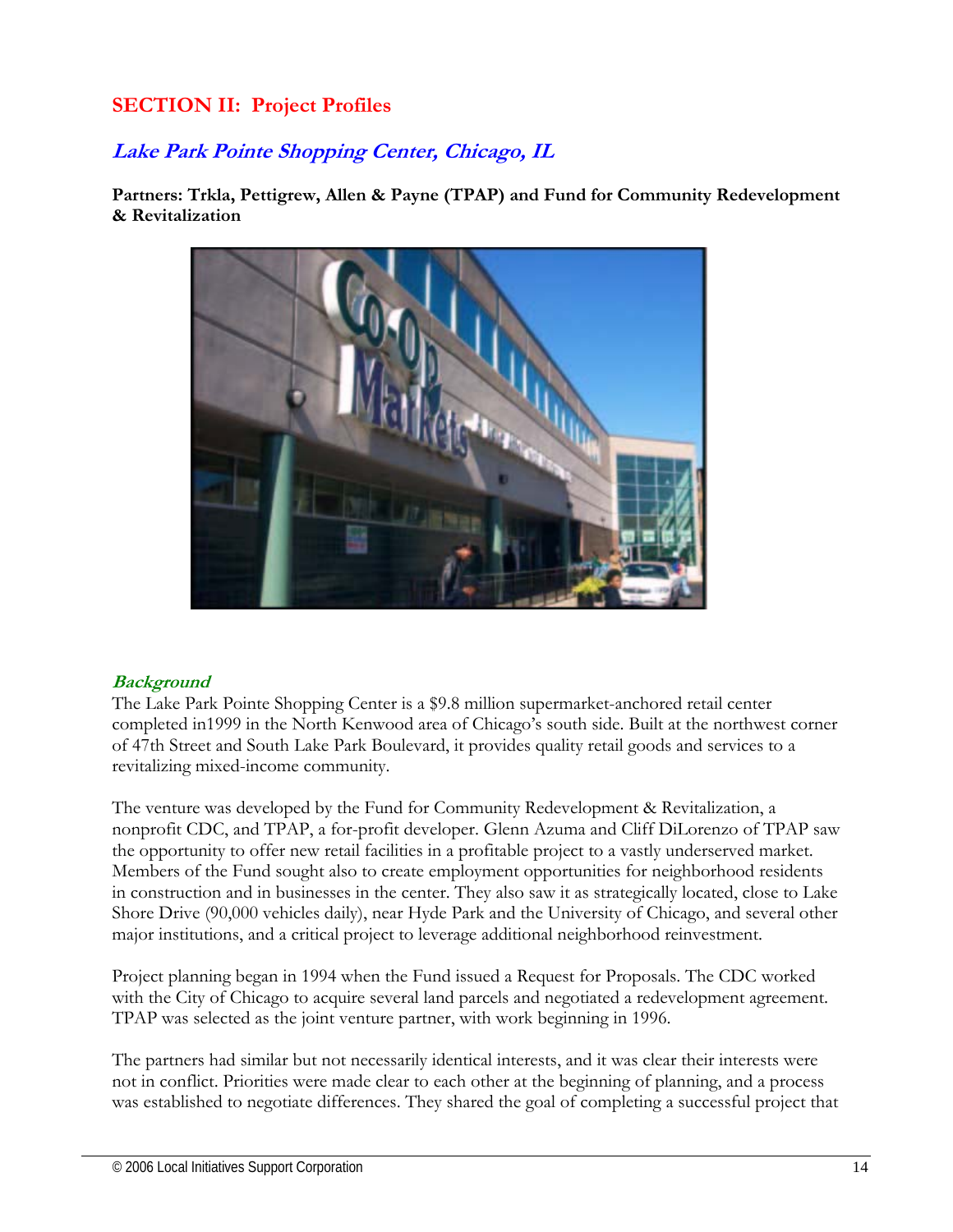would be both profitable and beneficial to the community. TPAP sought credit tenants; the Fund wanted to be sure that the tenants were those most desired by local residents. The Fund wanted to maximize employment opportunities for its community; that was only a secondary goal of TPAP. They structured a partnership that valued the contributions of each, and the operating agreement defined everyone's roles, responsibilities, and tasks.

#### **Roles and Responsibilities**

Because of its broad-based community support, the CDC was able to assemble and hold the land with City assistance, at little expense to the for-profit developer. Because of its nonprofit status, the CDC also obtained City support for a land cost write down and secured additional financing at favorable terms. The CDC also accessed predevelopment funds from LISC to cover initial planning and design costs during the start-up period.

TPAP brought to the project a long history of development experience, credibility in the financing and retail leasing communities, professional relationships, and an entrepreneurial approach to emerging markets and unfamiliar site configurations. They also benefited from a thorough knowledge of urban communities and the advantages that CDCs can offer to projects.

## **Challenges**

The developers faced a variety of challenges: an irregularly shaped site, lenders and tenants unfamiliar with the community, and negative perceptions about security in the community. The greatest challenge faced by the developers was the lengthy predevelopment period: land assembly, government approvals, negotiation of public incentives, fulfilling MBE/WBE requirements, and obtaining financing took 24-36 months longer than in many suburban projects. The CDC was able to carry that component of the risk, thanks to its relationship with the City.

#### **Keys to Success**

The project has exceeded expectations. The shopping center is fully leased. Five of the 12 tenants are minority-owned businesses. Credit tenants pay nearly half of the center's net income. Two-thirds of the construction contracts were awarded to minority contractors. Nearly half of the workers were Chicago residents, with most living within the center's market area. The project has leveraged additional investment in surrounding neighborhoods.

According to Karl Bradley, the CDC's Executive Director, "We identified a market with huge pentup demand and no competition." The shopping center's success has sparked investment in the residential area, rebuilding its social fabric by changing 47th Street from a barrier to a bridge between the North Kenwood and Hyde Park communities. Azuma of TPAP called the deal an economic "grand slam home run."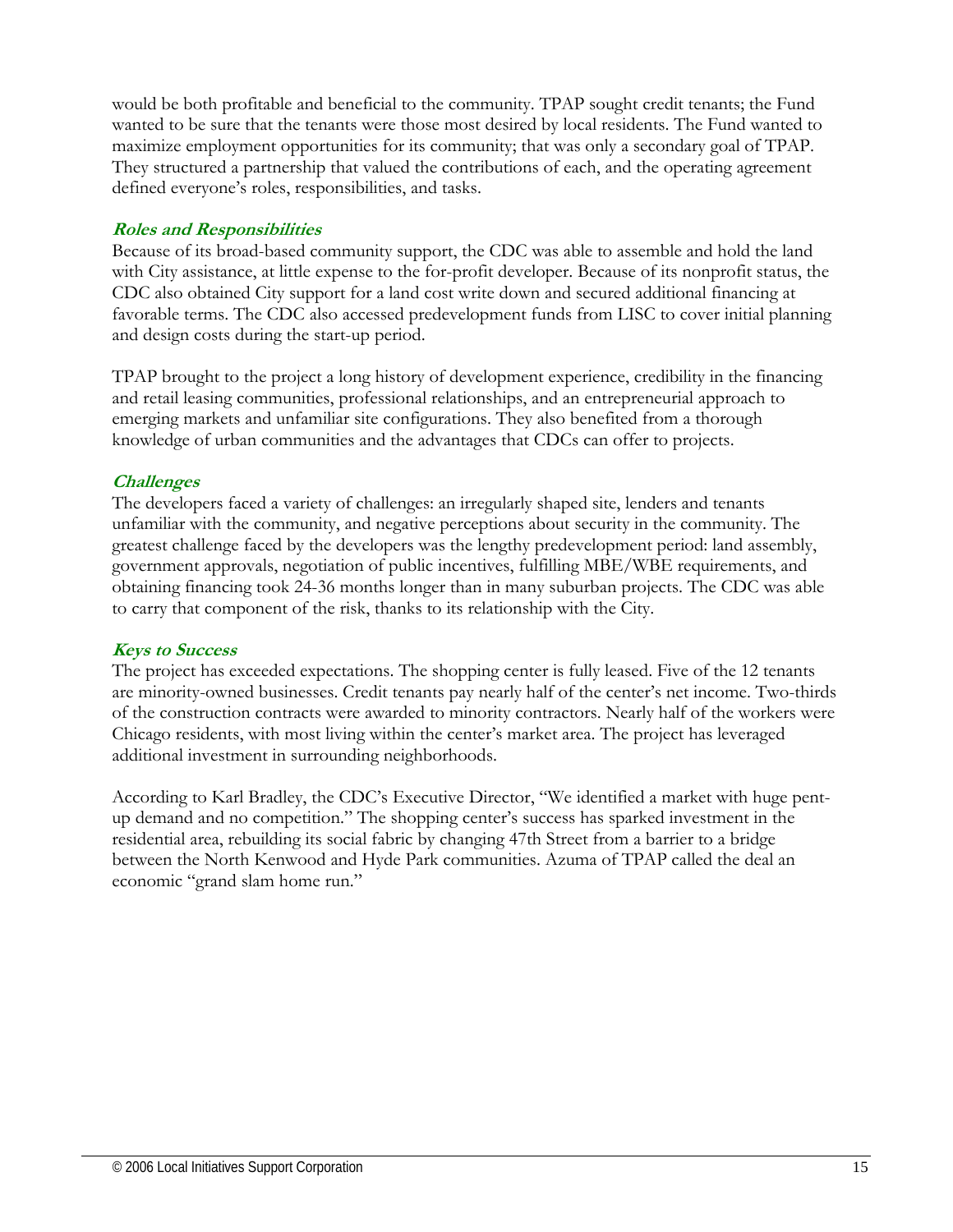# **Markham Plaza, San Jose, CA**

#### **Partners: CORE Development and Emergency Housing Consortium**

## **Background**

CORE Development is a for-profit developer involved in the creation of both affordable and market-rate housing in Santa Clara County, with an emphasis on development in the City of San Jose. CORE Development has a staff of seven in its development division, and its sister building division, CORE Builders, also has a staff of seven. CORE Development provides in-house expertise in pre-development, entitlements, feasibility analysis, and site acquisition, and uses consultant teams to manage projects through development; affordable housing project management is usually provided by independent contractor Martha Putnam.

Emergency Housing Consortium (EHC) is the largest shelter provider in Santa Clara County, operating a number of shelter facilities throughout the county. EHC has 106 full-time and 22 parttime staff, most of whom are involved with shelter operations and service provision. Prior to Markham Plaza, EHC did not have significant development capacity or experience.

Markham Plaza is a 305 unit SRO development in San Jose, California, completed in 2003. The development was a two phase 9% tax-credit project, with a total cost of \$40,000,000, 58% of which was financed by tax-credit equity. The SRO units are intended for populations taking either a second step out of a homeless shelter, or in the case of some residents, a direct step from the shelter, depending on their level of preparedness. Given the target population, the project integrates a significant amount of services, including a computer training center and on-site counseling and case management facilities.

#### **Roles and Responsibilities**

Martha Putnam from CORE undertook the bulk of the work of structuring and financing project acquisition and development, while CORE and EHC shared outreach and some site preparation/ entitlement work. While EHC was privy to all aspects of the development, it played primarily a mentee role: a key purpose of the project for EHC was to build its capacity through involvement with CORE in the development process. Putnam was the project manager, the only development staff involved from CORE, although CORE Builders built the project and played a significant design role. A number of EHC staff were involved in the project, but mainly in an observing/learning capacity.

EHC did play a significant role in identifying the needs of the target community, however, and used its experience in service provision and shelter administration to determine unit requirements and indeed requirements of the project as a whole. CORE's strength was in the development and construction of the project; EHC brought the service and needs assessment components, leveraging its familiarity with the target population.

Because CORE financed the project and took on all of the development risk, it also received the entire developer fee. CORE is in charge of asset management in the short term but will eventually divest all responsibility for the project, and EHC will be the owner and manager. As Martha Putnam put it, "they get the deal, and they get the asset," and they built development capacity through involvement in the project. Although CORE does develop affordable housing projects in which it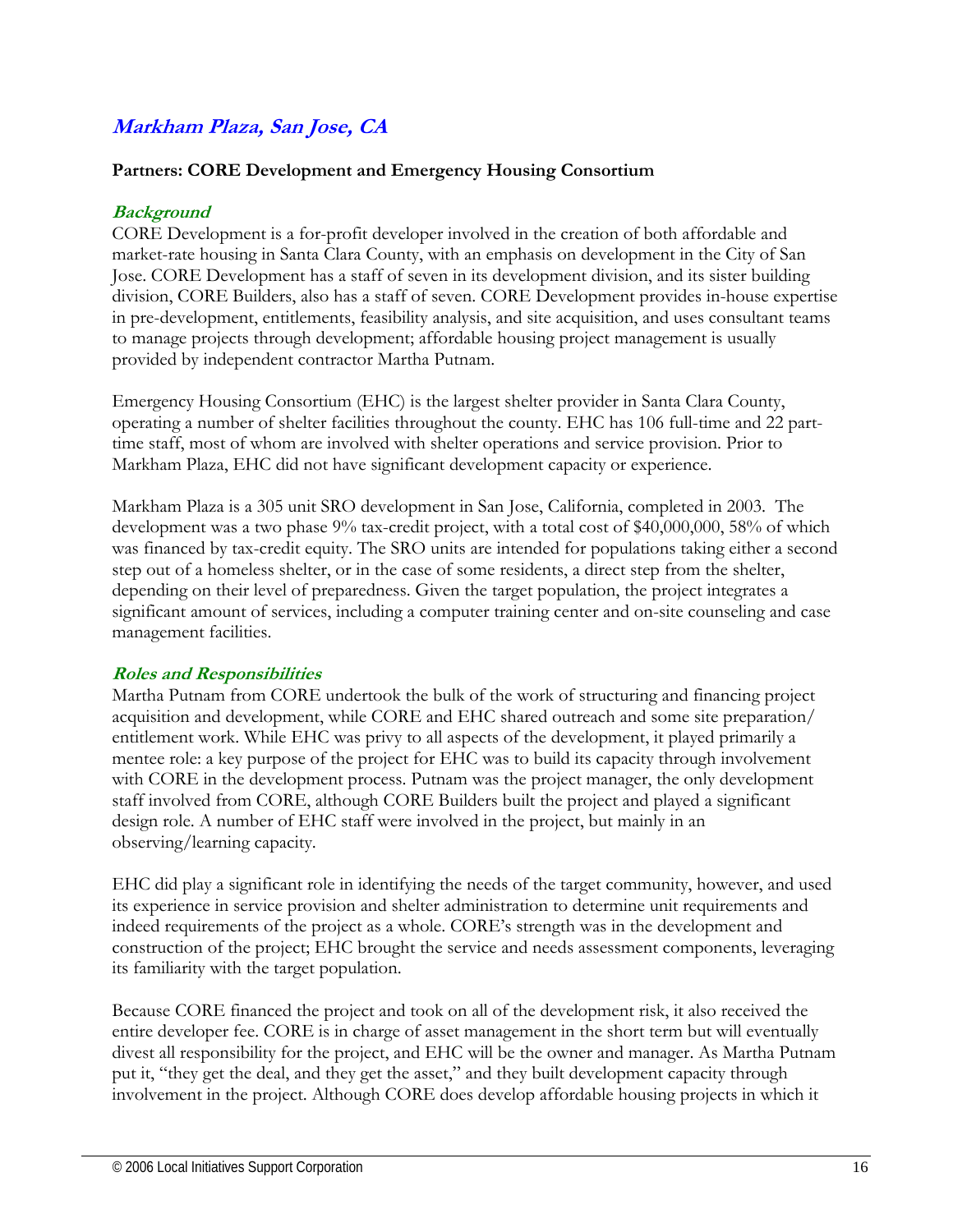retains a long-term interest, Markham Plaza is "not a long term hold." The deal is structured so that the project may revert to EHC in as few as 3 years. Markham Plaza was "more of a turnkey designbuild project," according to Putnam.

The partnership was structured with EHC as the managing general partner, CORE as the co-general partner, and the investors (Fannie Mae and PNC) as limited partners.

## **Challenges**

Working with another organization is always a challenge, although in this project, the challenges related more to the project itself than to the partnership, since CORE took on almost exclusive development responsibility. Putnam identifies one challenge for a larger developer working with a small local organization: significant staff turnover. Involvement of a number of different people with varying levels of experience over the life of a project, typically a minimum of 4 years, can be a significant source of frustration. When experience ranges from significant previous development experience to recent college graduates with none, the frustration can be intense. Since EHC did not play a significant project management role, the turnover was not a real barrier.

#### **Keys to Success**

Both partners brought significant relevant skills to the project, but the key to making Markham Plaza work was the budget, which both ensured overall financial feasibility and satisfied stringent local government requirements. In particular, Putnam was able to negotiate low cost land acquisition: at roughly \$10,000/unit, it is significantly lower than many similar projects. CORE's building team was able to create a project that met EHC's needs, even integrating significant green components which promised a healthier living environment for a population that suffers high rates of chronic diseases.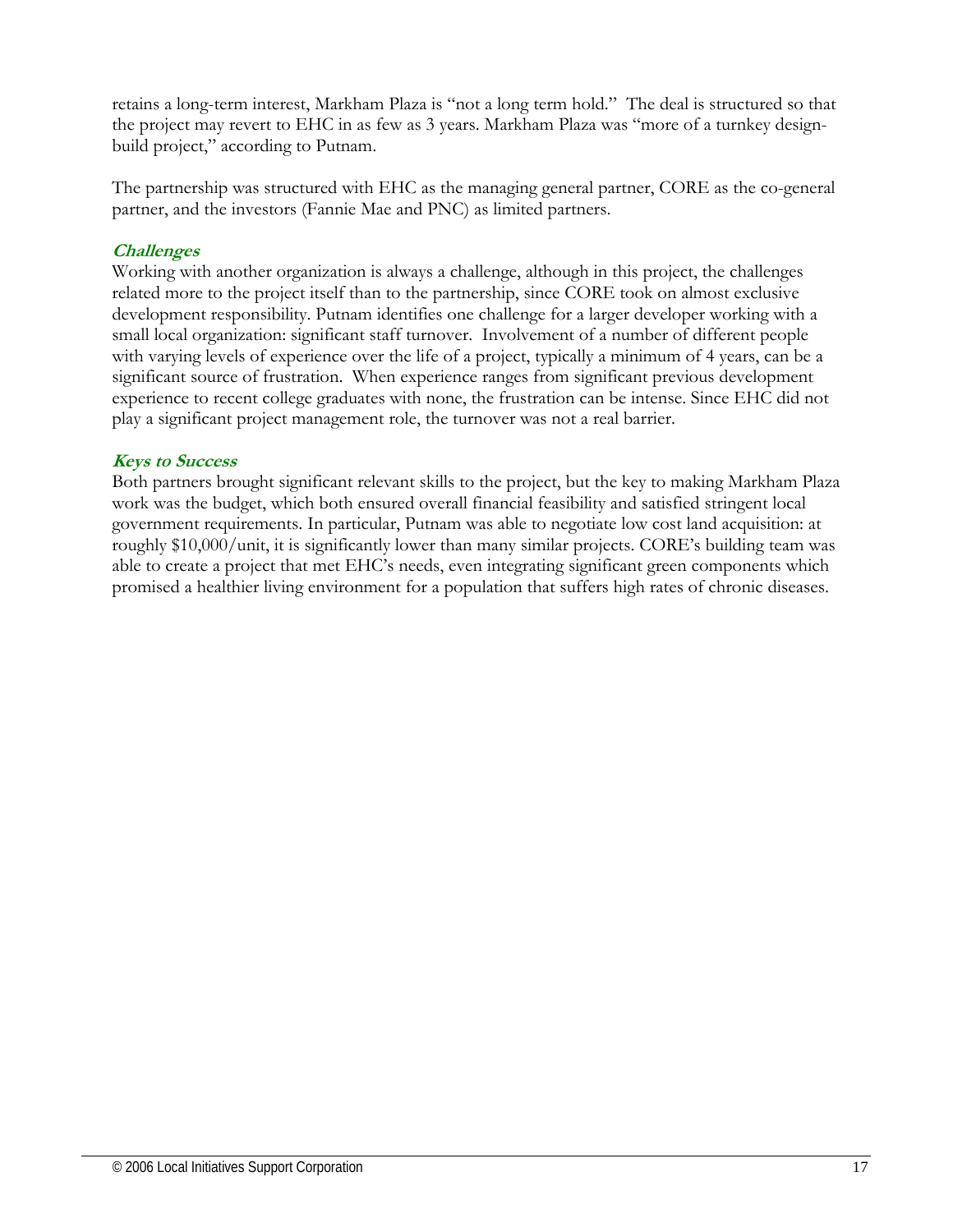# **Vineyard Square, Chapel Hill, NC**



**Partners: Orange Community Housing Land Trust and Centex Corporation** 

#### **Background**

The Orange Community Housing Land Trust (OCHLT), located in Chapel Hill, North Carolina, works to create permanently affordable rental and ownership housing, through the land trust model: land ownership by the Trust, which leases homes to residents long-term. Leases all include restrictions on equity appreciation and resale prices. OCHLT partnered with Centex Corporation, one of the largest private homebuilders in the country.

Vineyard Square, a 200-home townhouse development, began as developer Centex's proposal. When the Chapel Hill town government requested that Centex devote 15% of the development to affordable homeownership, Centex came to OCHLT. Robert Dowling, Executive Director of OCHLT, said that though Chapel Hill did not have a formal inclusionary housing program, it did make the affordable component a part of the project approval process, suggesting that the affordable units become part of the Land Trust so they would remain permanently affordability. Centex agreed to the town's stipulation, and dedicated 30 units to OCHLT.

#### **Roles and Responsibilities**

The partnership was structured so that OCHLT was responsible for marketing the units during Centex's construction period. Each time a potential buyer obtained financing, OCHLT contracted to buy the unit from Centex. The sale between Centex and OCHLT occurred simultaneously with the conveyance of the unit to the affordable buyer, through a 99-year ground lease. Centex also paid a \$2,500-3,000 per-unit marketing fee to OCHLT. This arrangement meant Centex assumed the risk of slow sales, because OCHLT had no obligation to purchase a unit unless or until a buyer was in place. This proved to be a good arrangement for OCHLT, because some unexpected staff turnover stretched out the marketing period beyond what had been anticipated. Centex, however, deemed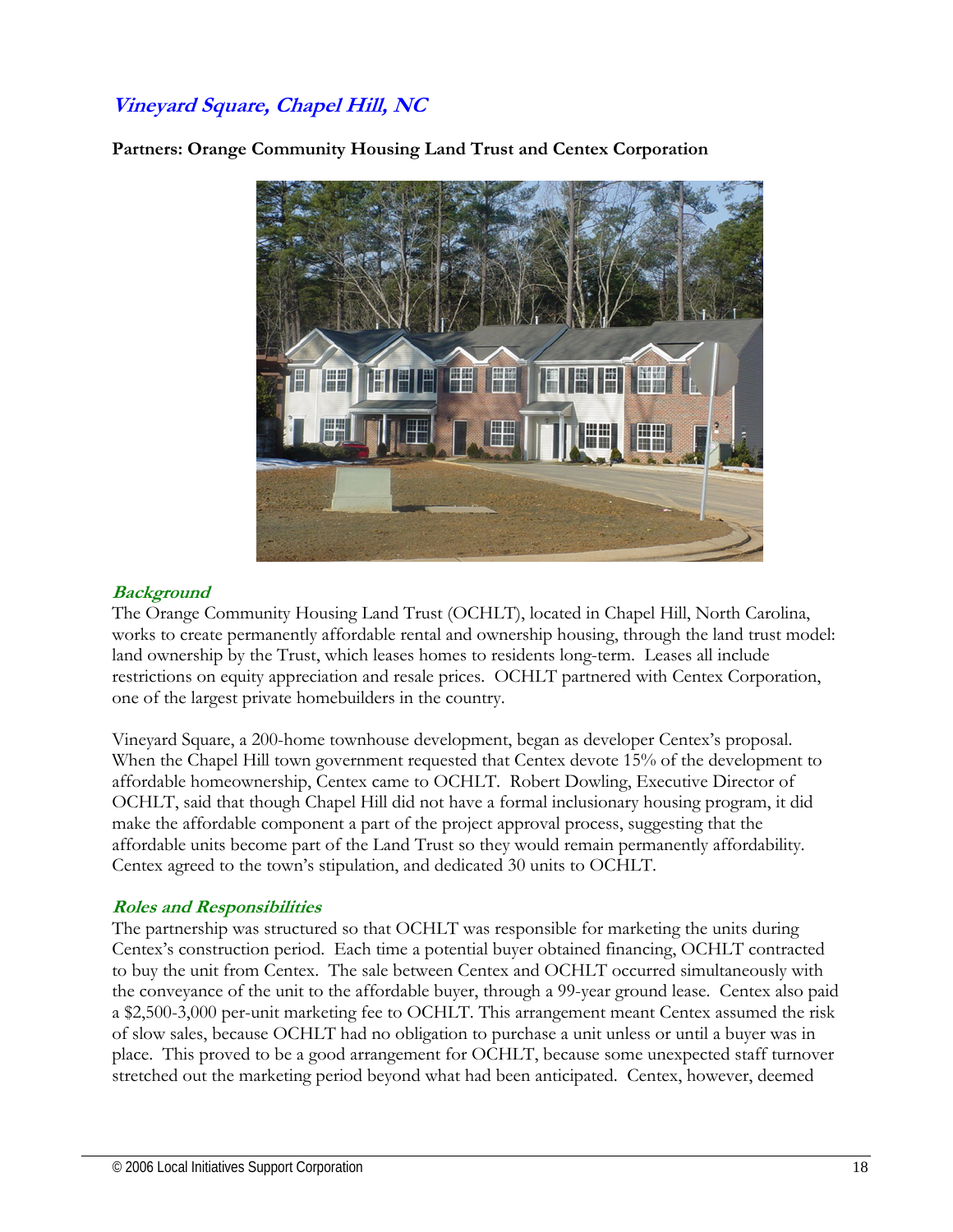even the extended carrying costs "a small line-item in the budget," since the affordable units represented a small percentage of the overall project.

The project's market rate two- and three-bedroom units were approximately 2000 square feet, with prices ranging from \$230,000 to \$275,000. The affordable units were 1000 - 1250 square feet for a similar number of rooms, priced at \$90,000 to \$105,000, and OCHLT purchased them at a premium from Centex. The gap was covered by CDBG and HOME subsidies, which added additional resale restrictions to the OCHLT lease restrictions. In addition to the marketing fees already paid by Centex, OCHLT will also receive resale fees on any resales. The affordable units were sold and occupied before the rest of the development was even completed.

#### **Challenges**

OCHLT ED Dowling found the partnership overall to be fairly smooth, although there were some notable bumps along the way. In fact, the initial phase was "stop and start." At the first meeting, Centex was taken aback at how low the OCHLT proposed price was, and it was three months before Centex returned to negotiations. Then OCHLT had to meet with Centex's national staff to verify those prices using market data. In addition, Centex had never built units so small, so they had to design a new product, requiring more time. Negotiations dragged on over both unit mix and unit pricing: Centex wanted more large units, while OCHLT wanted smaller, lower-priced units. Ultimately, both partners compromised.

#### **Keys to Success**

This partnership would never have occurred without the town's involvement: Chapel Hill provided the incentive for the deal, and under no circumstances would Centex have pursued it otherwise. From Centex's perspective, the affordable component was simply an added cost of doing business it had to absorb. OCHLT has engaged in other similar partnerships, and ED Dowling believes it's a workable and efficient model. The private developer brings experience and capacity, and "they really are best at what they do," while OCHLT is best positioned to provide the appropriate buyers. Additionally, Dowling noted, Centex treated the affordable unit buyers with as much dignity and respect as the market rate buyers. In the case of Vineyard Square, a whole new community was created, and buyers earning approximately \$30-40,000 per year were able to live in a place that would otherwise have been entirely unaffordable. Even better, notes Dowling, with the units in the Trust forever, they will remain permanently affordable.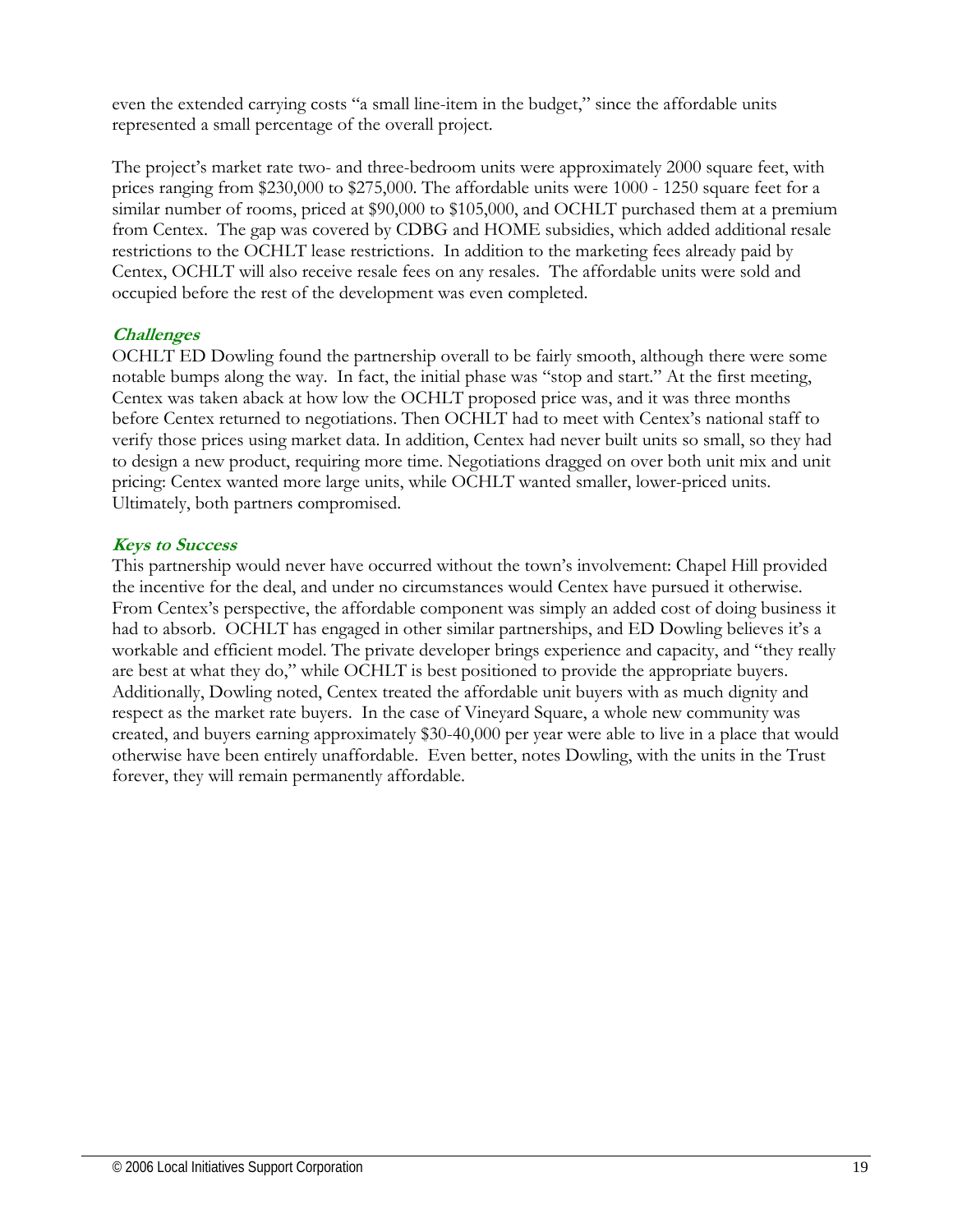# **Marin City Gateway Retail Center, Marin City, CA**



**Partners: Marin City CDC, BRIDGE Housing Corp., and The Martin Group** 

#### **Background**

Marin City USA is a 47-acre mixed-use development of affordable housing, a large shopping center, and a handful of community facilities. In 1980, residents of Marin City came together to form the Marin City Community Development Corporation (CDC), a nonprofit entity whose mission is to improve the economic and social quality of life for residents through affordable housing and job opportunities for low-income residents. Initially, with the help of foundation funds, Marin City CDC purchased a parcel of land on which it planned to build a 300-room hotel. After experiencing difficulty attracting developers to the project, the CDC decided to purchase a larger parcel that might be easier to develop. The land it identified, a 42-acre parcel of land owned by the Tamalpais Union High School District, was attractive to BRIDGE Housing Corporation, a regional affordable housing developer. The two organizations decided to purchase and develop it together.

Marin City CDC and BRIDGE then facilitated a 2-year community planning process in order to identify the community's goals for development. Residents expressed a desire for a more positive identity for Marin City, affordable housing, increased access to jobs and community services, and a supermarket. Once the planning process was completed, BRIDGE recruited a for-profit developer, The Martin Group, to work on the retail portion of the project, the Gateway Retail Center. The Martin Group then procured bank financing for the retail project, \$14 million in predevelopment funds and about \$20 million in permanent financing. Construction started in 1995 and was completed in 1998.

#### **Roles and Responsibilities**

An important part of the story of Marin City USA is that it was developed by a three-way partnership between a nonprofit community development corporation, a regional affordable housing developer, and a for-profit retail developer. The CDC provided a connection to the community and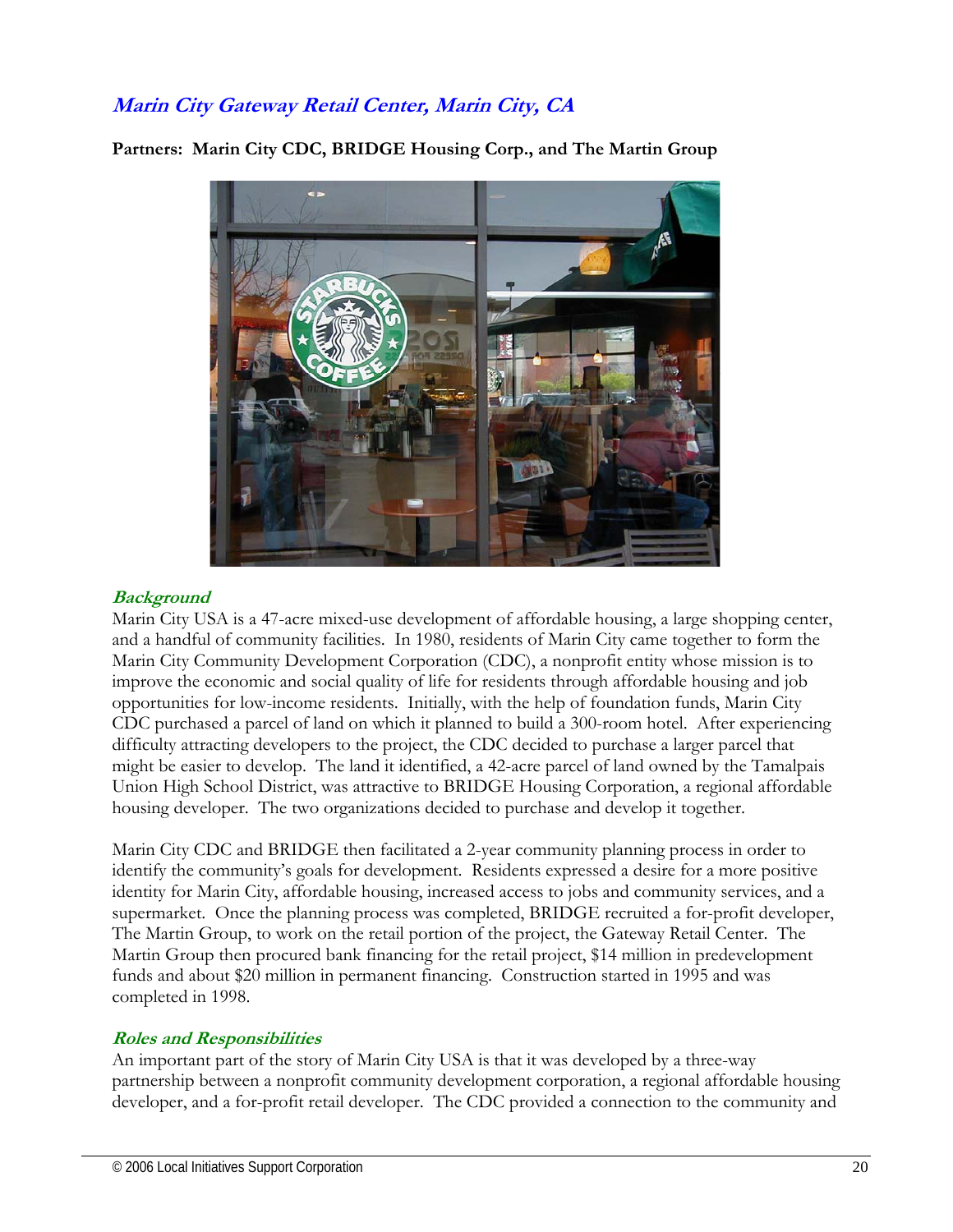helped ensure that residents' social and economic objectives were achieved. The regional housing developer, BRIDGE, provided connections to the financial world and expertise in housing development. Finally, The Martin Group provided retail expertise. The project manager for Marin City USA, Andy Blauvelt, explained the rationale behind the partnership. "With a project that size, the gulf between the financial world and its demands and a very low-income community is really big. It's really hard to get one organization that can span it completely." Ideally, each partner's unique capacity would complement the others', and the project would move forward effectively.

Benny Steward, Executive Director of Marin City CDC, believed the CDC's role was to "shape and mold [the project] so it fits the desires and needs of the local community." Because the CDC and BRIDGE owned the property, created a land trust and then leased the property to The Martin Group, the CDC was able to play a critical role in the development team and gave it the leverage it needed to have many of its community goals written into the deal. One of these was a "first source" agreement that steered contracts and jobs toward Marin City residents. In addition to allocating jobs for residents, the CDC was able to factor the cost of a job training program, as well as other supportive services and community amenities –a garden, playgrounds, ball fields, library, and a new police and fire station– into the financing of the project. Property ownership gave the CDC a seat at the table, so it could achieve some of its community goals.

#### **Challenges**

Job creation for local residents was a primary goal for the CDC. About 35% of construction jobs and 33% of retail jobs went to community residents, a significant achievement but far short of the community's goal of 50%. Furthermore, the CDC's goal of cultivating community entrepreneurs was not realized.

The Martin Group, a for-profit retail developer, was brought in to help ensure Gateway's success, as neither the CDC nor BRIDGE had commercial real estate development experience. While the community center was financed and built, and new jobs and services were created, it has not been the success partners counted on and the community hoped for. In addition to failing to meet the job goals set by the CDC, the center was unable to sustain a grocery store, one of the community's primary goals. These disappointments happened for a variety of reasons:

- Critical financial miscalculations were made, mostly because local politics and the depressed economic state of the area meant the project took 5 more years to complete than anticipated.
- Leasing difficulties resulted from the fact that rent in Marin Gateway was actually higher than in downtown Sausalito, making it very difficult to attract tenants in what was already a less desirable location. Pressure from Bank of America to pre-lease caused hasty leasing decisions, and this led to a significant and ongoing level of turnover among tenants (there was a 26% vacancy rate in Spring 2000) as well as a lower financial return.
- Marketing problems resulted from a marketing budget of only \$4,000, an incorrect assumption that anchor tenants would spearhead marketing efforts, the fact that stores opened over the course of several years rather than at one time, and an inability to win county approval for a sign on Highway 101.
- Property management was weak because of high turnover in property management staff and subsequent contracts with outside property management companies that were not particularly strong. A related cause was probably The Martin Group's purchase by Burnham Pacific during this same time.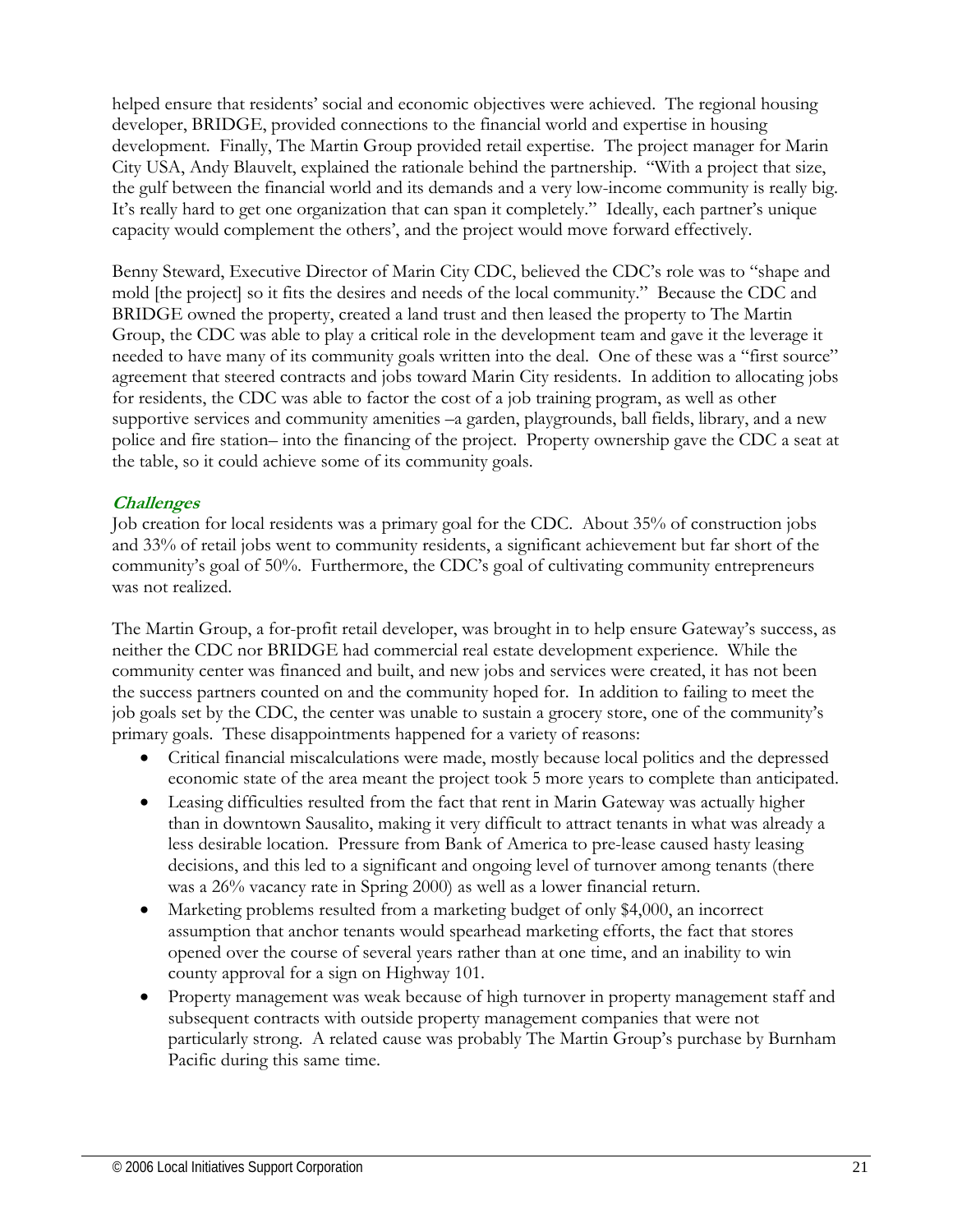#### **Keys to Success**

Marin City's housing stock was increased from 900 to 1240 units through this project (a one-third increase), and its quality was clearly upgraded. Furthermore, the community gained important physical, social and consumer amenities, as well as jobs. Marin City USA is a vivid example of the use of a large-scale retail development to fuel community revitalization at a time when many struggling communities are undertaking ambitious mixed-use projects. Marin City's experience may provide important lessons for others undertaking large neighborhood economic development projects.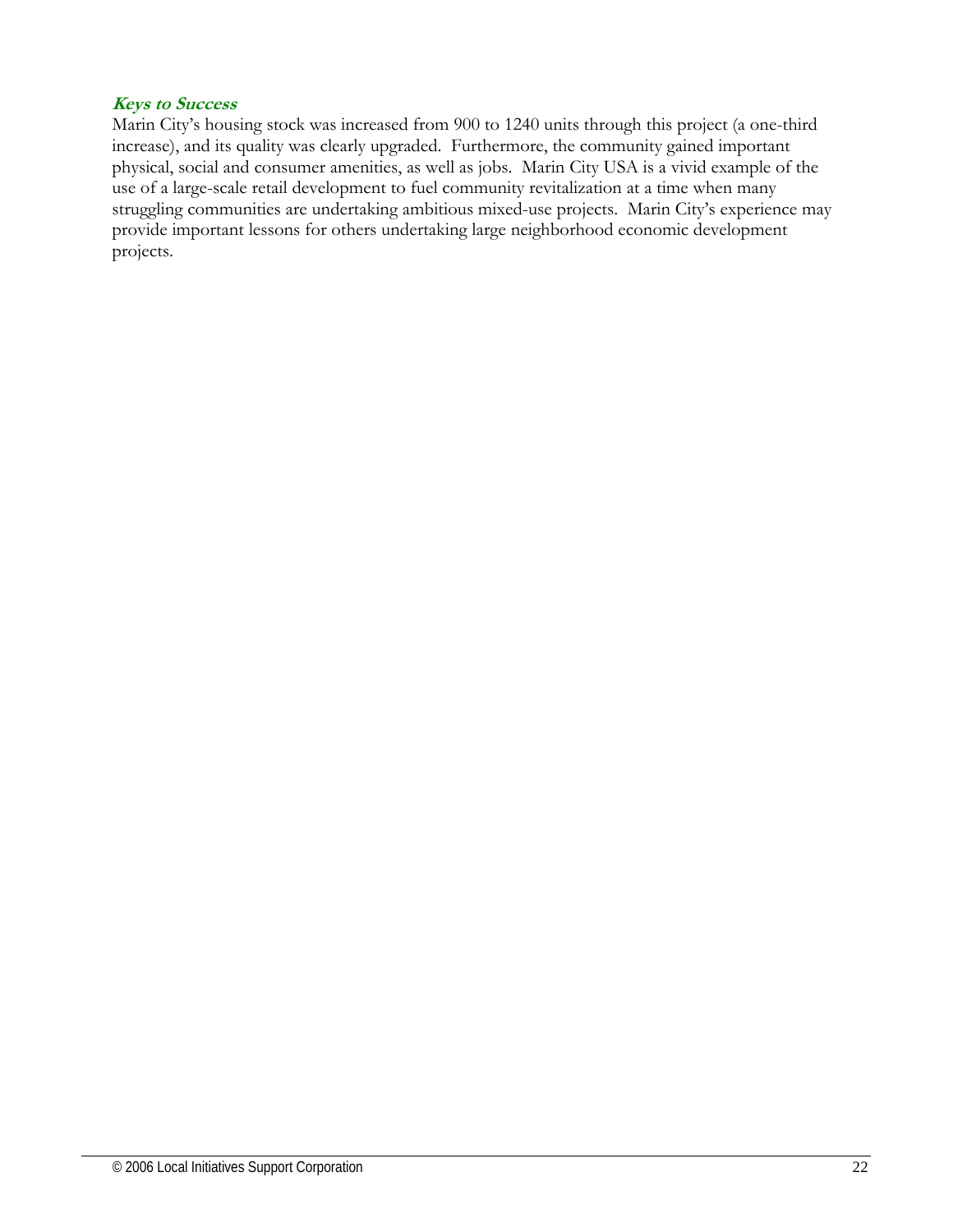# **Whole Foods, Pittsburgh, PA**

**Partners: East Liberty Development, Inc., and The Mosites Company, Inc.**



## **Background**

East Liberty Development, Inc. (ELDI), a CDC founded in the mid-1980s, is working to revitalize the East Liberty neighborhood of Pittsburgh. In the 1970s, urban renewal hit East Liberty like a never-ending tornado. First its commercial core was cut off from the surrounding residential neighborhood by a new four-lane one-way highway, Penn Circle, which eliminated a lot of through streets as well as any pedestrian cross walks to get from the surrounding residential neighborhoods to the shopping areas. Before long, houses remaining within the Circle and those immediately outside it were abandoned in favor of homes farther out. In the next phase of urban renewal, homes within the Circle were replaced with large-scale public housing projects and parking lots which cut off even more through-streets and walkways. This phase increased abandonment beyond the Circle, as families moved farther and farther out. Of course, as the people left, most of the businesses followed suit.

It was at this point that community leaders came together to form ELDI. While many businesses in the area opted for leaving or locking their doors and rolling down gates, East Liberty Presbyterian Church, built and endowed by the Mellon family in the 1930s and situated in the heart of the commercial core, chose a different option. The church decided to open its doors and work with ELDI. It has provided annual operating support to ELDI for over a decade now, and its efforts have also yielded a homeless shelter, soup kitchen, after-school programs and renovations of dilapidated Main Street buildings that house a host of local businesses.

After a slow start, ELDI in the mid-1990s recruited new staff and worked for three years with the community, local funders and all the government agencies to develop a Strategic Plan to revitalize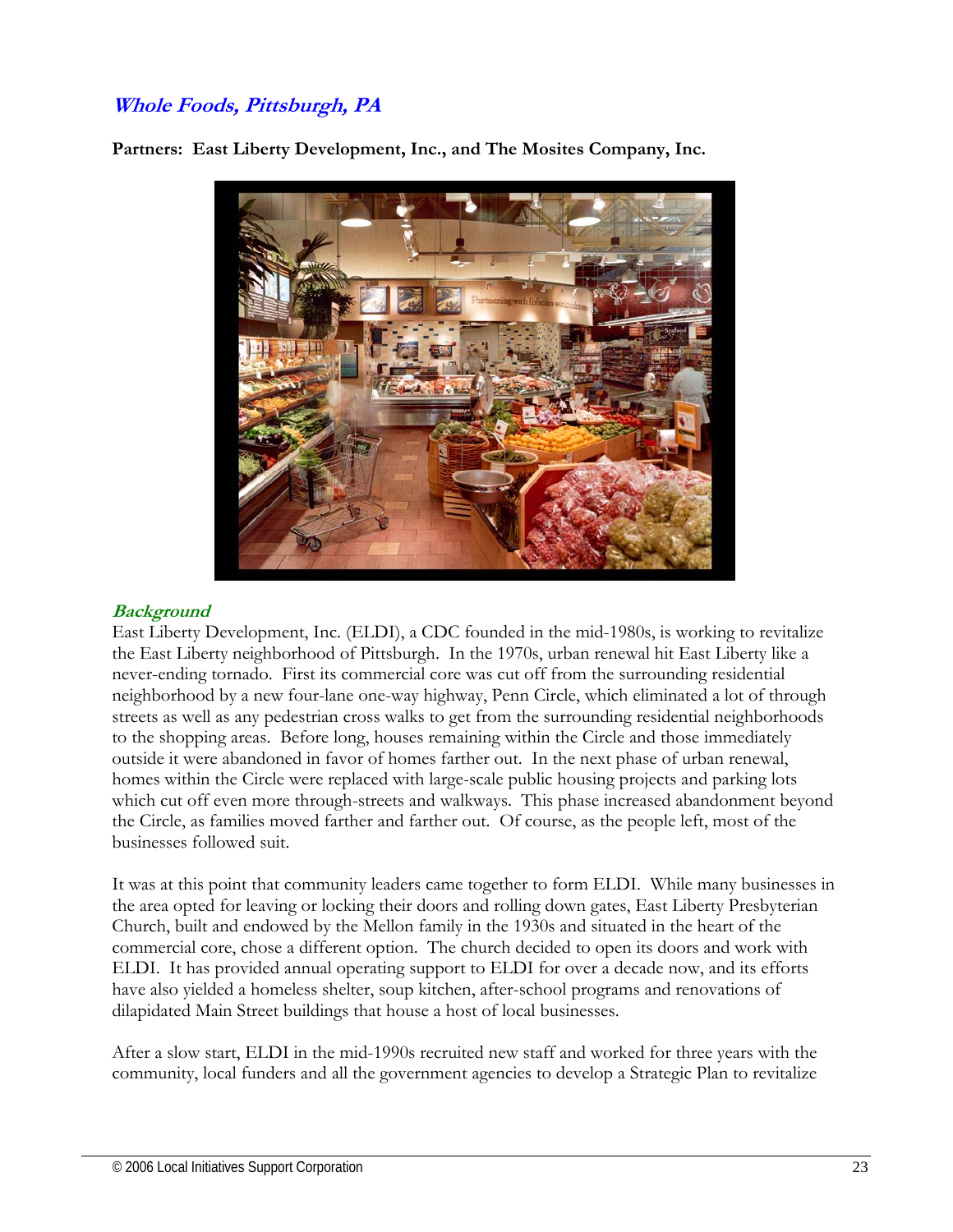East Liberty. The Plan included broad housing and commercial/retail goals as well as Design and Use Guidelines. The Plan laid out three primary strategies:

- Within Penn Circle, replace the large-scale public housing projects with smaller mixed-income projects;
- Outside Penn Circle, reconnect to the surrounding more well-to-do residential neighborhoods, moving from those more stable neighborhoods in toward the Circle; and
- Inside and beyond Penn Circle, attract new businesses and shore up existing ones.

Following the course outlined in its Strategic Plan and its Design and Use Guidelines, ELDI began a number of stabilization strategies, such as land banking abandoned buildings and properties, holding City-owned properties, working with tenant organizations in troubled buildings, demolishing unsalvageable buildings, rehabbing appropriate existing homes, and constructing new homes on vacant land.

In 2001, Rob Stephany, ELDI's Director of Commercial Development, got a call from the Real Estate Director of a local commercial developer, The Mosites Company. Mosites had assembled a large parcel, which included an old warehouse building, at the edge of the ELDI neighborhood. Mr. Mosites was looking for a larger scale project, he lived in a neighborhood adjoining East Liberty, and he thought he saw potential. Mark Minnerly, an architect who previously worked at HUD and PPND, the Pittsburgh Partnership for Neighborhood Development, a local intermediary, moved to Mosites, and he knew ELDI and the East Liberty Neighborhood. Mosites had already approached Whole Foods, a large and highly-respected grocery chain with a reputation for training its employees and an interest in "edgy" locations. Because conventional financing could not cover the project they envisioned – there was a gap of about \$875,000 on a \$6 million project – ELDI and Mosites began discussions about a joint venture.

The result is a 32,000 square foot Whole Foods Supermarket with 60,000 square feet of parking, popular with community residents in part because 45% of the workforce are local residents. In addition, it has become a major draw for people in the surrounding higher-income neighborhoods. It has also sparked extensive additional economic and commercial development projects nearby, including Borders Books, Walgreen's, Starbucks and a Pennsylvania State Specialty Wine Store. The project has always performed well enough to allow distributions to partners, so ELDI, as a continuing advisor to the project (see below), has always had a steady stream of revenue.

#### **Roles and Responsibilities**

ELDI decided early that it would not be an effective or capable co-owner of the project. Its balance sheet was negative, so it could not guarantee loans or respond effectively to capital calls. Additionally, two commercial projects it owned in partnership with others for over a decade, long before the current staff of 3 arrived, continued to have serious performance problems, and ELDI was nervous about another partnership. ELDI was also nervous about how the community would respond. The community was pro-change, but when the city recently arranged to bring in a Home Depot without the community's knowledge, there was outrage.

Ultimately, ELDI assumed a role it labeled "Community Development Advisor" to:

- serve as the vehicle for citizen participation during the development process,
- advise developer on design and other issues that affect the quality of life in East Liberty,
- prepare and submit grant applications to city, state and federal entities as well as non-profit sources,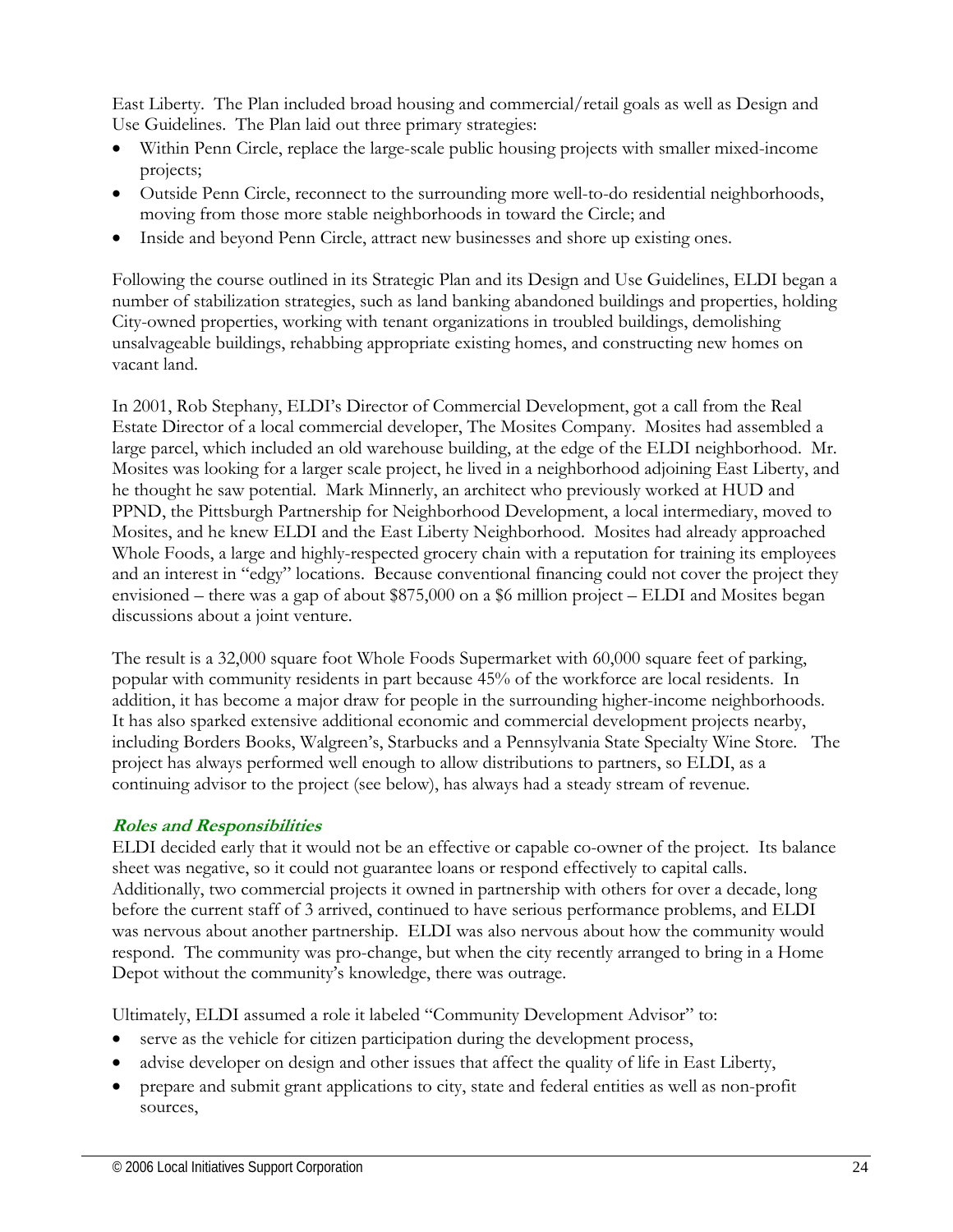- advocate for the project with governmental, financial and charitable organizations and the general community, and collect support documents as appropriate,
- collect a fee of between 5 and 15% of funds awarded for the project,
- transfer to the project by grant or loan the funds awarded, and
- during operation of the completed project, cap its distribution at 6%.

In exchange, Mosites agreed to:

- provide ELDI all technical and financial information as requested by ELDI,
- develop plans that conform to ELDI's strategic plan and design guidelines,
- negotiate in tenant leases a requirement to provide equal employment opportunities to East Liberty residents who meet tenants' hiring criteria,
- make a distribution to ELDI every time it took one for itself, and
- commence master planning efforts designed to connect whole foods to the rest of the commercial core.

**Creative Financing: The East End Growth Fund** 

A crucial ingredient in the commercial revitalization of East Liberty is what came to be the East End Growth Fund. When ELDI and Mosites realized there was an \$875,000 gap in the Whole Foods financing, ELDI first received a \$500,000 award from HHS and then approached a local Pittsburgh foundation with its Strategic Plan, requesting a \$375,000 grant or loan to use as equity investment in the project. The foundation quickly realized the potential Whole Foods represented as a catalyst for the goals of the entire Strategic Plan, and brought others along. The foundation made a long-term \$500,000 grant to LISC, to be used

- to close the gap in the Whole Foods project;
- to leverage additional resources for this and other commercial projects; and
- for other activities in keeping with the Strategic Plan.

On the basis of these discussions and both the foundation donation and the LISC recoverable grant described above, LISC formed the East End Growth Fund. The Fund's advisory committee made investment recommendations, but it also helped ELDI with neighborhood building strategies and with aligning the existing local community development system to a targeted community-based strategy. This targeted strategy is at the heart of what is now a \$250 Million Revitalization Process, where long term and new residents and businesses benefit equally from the changes.

Even with all this support, the Whole Foods almost did not make it to the finish line because of the hard and expensive lease negotiations between Mosites, Whole Foods and their lawyers. But a Lease was ultimately signed, and ELDI learned valuable lessons from witnessing all the negotiations. The key lesson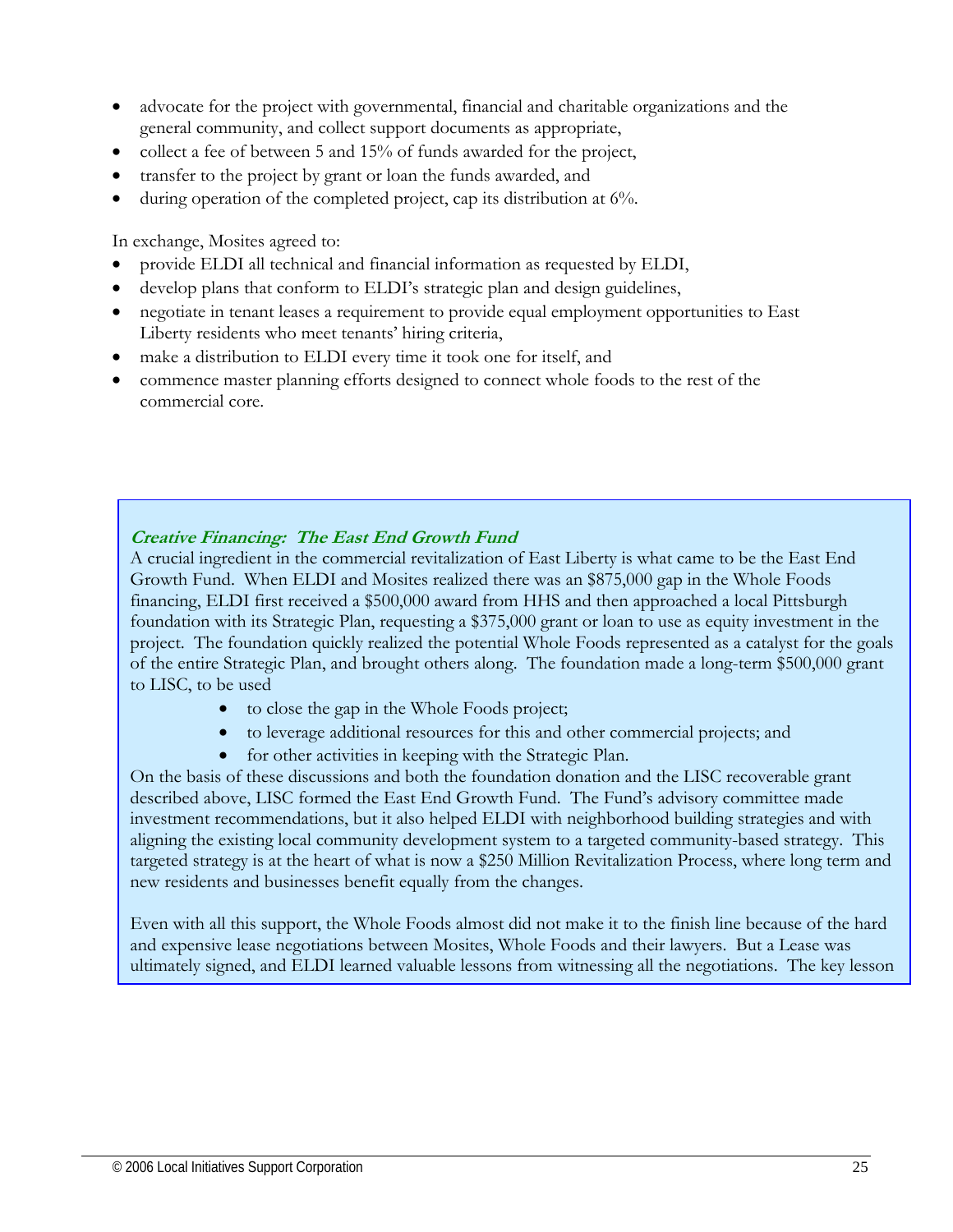## **Challenges**

Although Mosites already owned the property, the location was a risk. It was adjacent to a fairly trendy residential area, but disconnected by a high speed bus way and rail line system at the bottom of a deep ravine. Whole Foods was interested, but no lease had been signed, and many brokers and colleagues were trying to steer Whole Foods away from East Liberty as a bad neighborhood. There was also an \$875,000 gap in the financing, and ELDI was able to fill it with a \$500,000 award from HHS and a \$375,000 recoverable grant from LISC. ELDI used that grant to make loans to the project, including one that was repayable if/as the developer took a return on his equity. If the developer had to wait for returns, ELDI would ride out the tough times with him. In this project, both ELDI and the developer, and thus LISC, have had steady streams of revenue/returns/repayments.

#### **Keys to Success**

The East Liberty Whole Foods has become a popular destination; people come from East Liberty AND all surrounding neighborhoods. It is also among the top performing Whole Foods stores nationally, even though it has the highest volume of sales purchased with government food subsidies, such as food stamps. Whole Foods has very low turnover and high employee loyalty, in large part for how well it treats its employees. Five years after opening, the East Liberty workforce is still 45% local residents.

Whole Foods is proving to be the catalyst a hand-full of people believed it would be. As additional stores on adjoining sites have come on line, ELDI is planning to add a pedestrian bridge across the highway, connecting the growing shopping destination to that higher-income neighborhood. Borders, Walgreen's, Starbucks and the specialty wine store are already in operation, and other major tenants, including Target, are interested in the site now under construction. More importantly, ELDI continues to the broker of social equity during the neighborhood's transition, as long term residents and businesses realize the benefits of a revitalized community. Residents of the former poorly managed housing are now receiving keys to new homes, just down the street from new jobs, goods and services, and long-time businesses are re-tooling to capture new customers.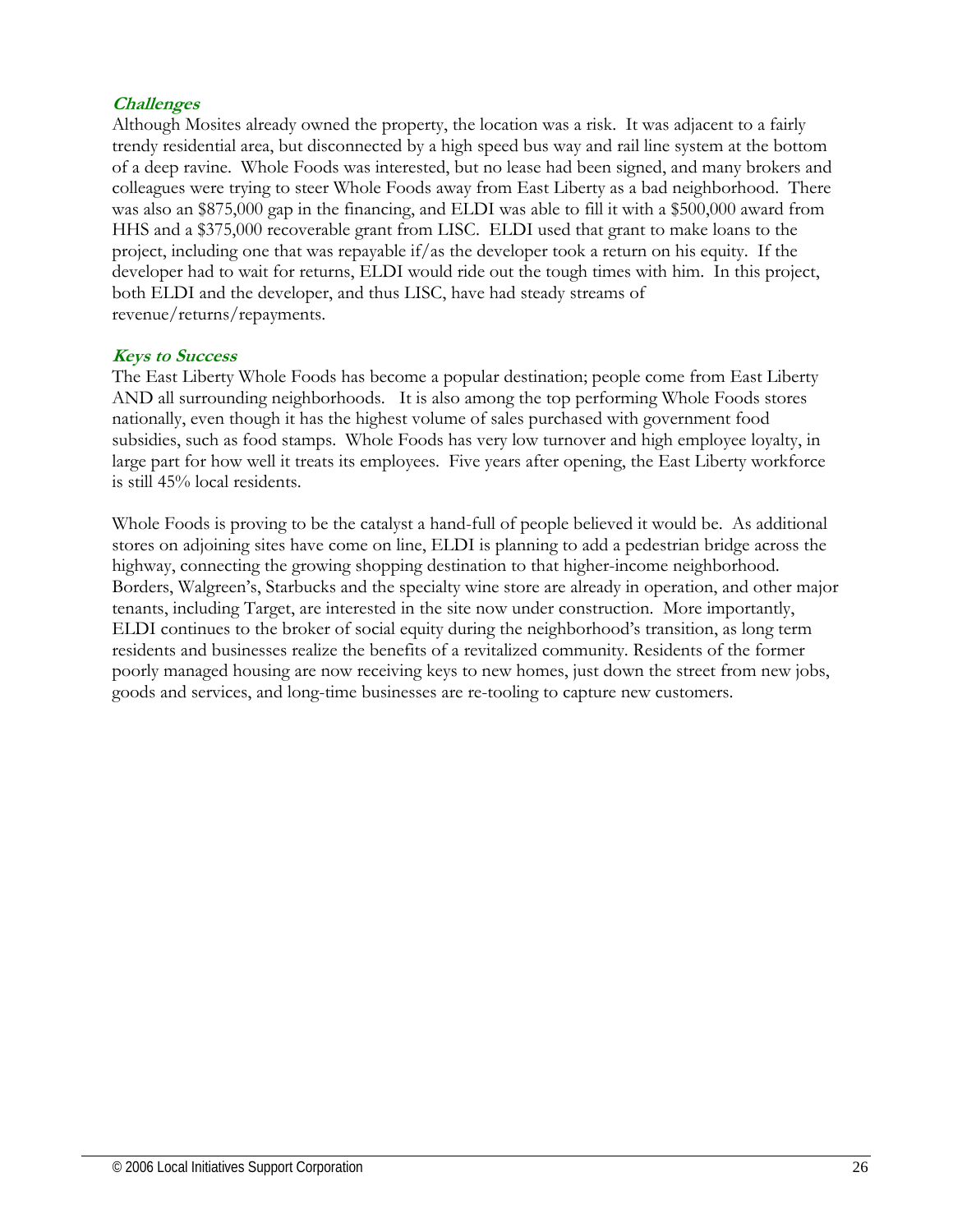# **SECTION III: Lessons and Recommendations**

In joint ventures, each project and partnership brings its own challenges and successes. The case studies give an idea of the great variety of factors that can lead to successful projects. There are, however, some common lessons and recommendations that can serve as guides for CDCs considering future joint ventures.

**No Right Answer.** The diversity of organizations and partnerships profiled demonstrates there are many possible development partnership structures that are effective. Each partnership has to be designed around the specific needs, skills, and experience of the specific partners, and the roles and responsibilities undertaken by any given partner can vary widely. There is no single best way to structure a joint venture partnership; flexibility, thoughtfulness, focus and attention to detail in the beginning are the guiding lights.

**Time and Task.** Partners should be aware that, while it may be easy to carve out limited and welldefined partnership roles on paper, "role-creep," – the expansion and modification of responsibilities as projects progress – is not just a possibility. It happens frequently! Also, projects often, even usually, take more time than originally projected. In general, organizations should plan for roles to change in response to unforeseen circumstances, calling for new skills and additional time and resources.

**Development Skill.** Because complications almost always arise in the development process, especially in the very complex community development deals, CDCs should have at least one staff member who has come degree of development experience. This is true even if the CDC's role in a given joint venture includes only minimal development responsibilities, say just to build some capacity. Some baseline understanding is important or the process may be too confusing to provide a useful learning experience or to protect the CDC's reputation in the community.

**Value Threshold.** Below a certain minimum threshold of organizational skill and capacity, a small CDC may be unable to add any real value to the development process. Where there is no development capacity, a CDC may even add complexity and difficulty. It may be best to be simply an onlooker.

**Risk Assumption.** While traditional project risk may be shouldered solely by the for-profit partner, in fact, the CDC always assumes some risk of the project going badly awry. On the other hand, even if liability is joint and several, the for-profit, with deeper pockets, will necessarily assume the larger burden.

**Ensure organizational and mission fit.** For a project to run smoothly, the partners' goals for the project must at least mesh. Partnerships by their nature add a layer of complexity to any project. If the goals and the missions of the organizations are in conflict, the project may simply become too complicated to be feasible.

**Map out roles and responsibilities.** The success of a partnership rests on clearly defined priorities and realistic goals for the partnership and the project, with the details of the roles and responsibilities clearly laid out in the partnership agreement. Additionally, both partners must be realistic about what can be achieved. For example, it would not be realistic for a CDC partner to expect 100% of the jobs to be from the local community.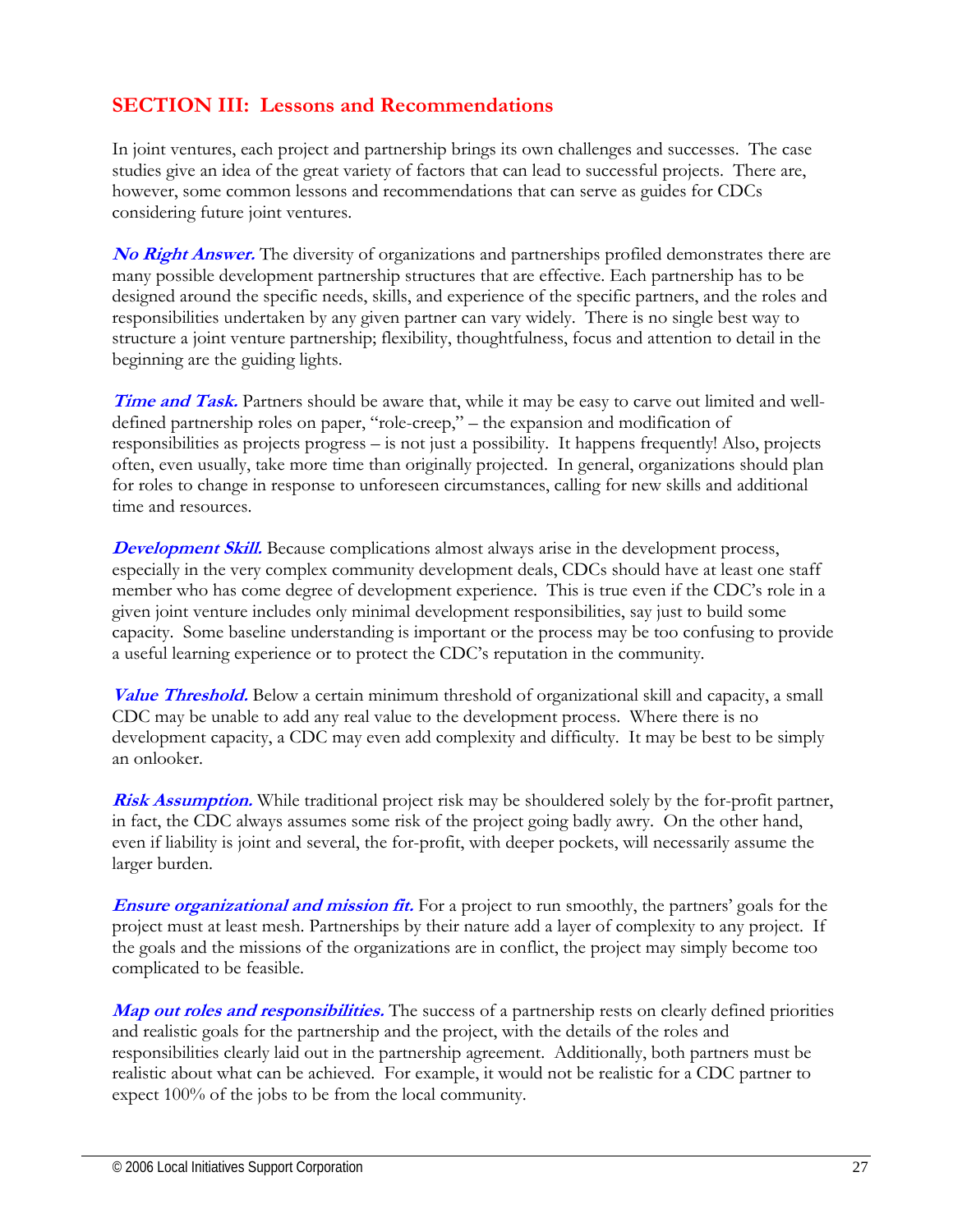**Ensure mutual understanding and constant communication.** In any partnership, all organizations and individuals involved must have a clear understanding of the project and their role in it, not only at the outset but throughout the development process. When all partners are truly involved, all the necessary skills and experience can be brought to bear at the appropriate time, and almost any issue can be resolved.

**Walk and talk through possible problems and scenarios in great detail.** These early discussions, which reveal both the priorities and concerns of each partner, are the most valuable way to ensure that problems arising during the development process will not be insurmountable. Partners are in effect role-playing these scenarios in advance, so they are less likely to be surprised and inflexible when and if they do occur.

**Ensure that real value is added by both partners.** Perhaps the most important element of a successful joint venture partnership is that both partners are adding real value to the partnership. The most successful partnerships are those where each party brings something to the relationship that the other party needs, can't easily do or get without the other party, and which will make the resulting entity stronger than either party acting alone.

**Know and trust your partner.** Trust takes time, but between partners it is essential to a successful joint venture. Trust begins with detailed knowledge of a partner's track-record, capacity, and organizational characteristics. This point may seem blatantly obvious, but it's still worth stating. Many partners are shocked to find the reality is different from the reputation – even a good or great one. Problems in partnerships frequently arise because of inadequate advance knowledge about the other partner.

**Human relations are crucial.** Partnerships are not simply formal or legal relationships between organizations, but also human and social relationships between individuals. Because smooth working relationships between staff of the different partners are the lynchpin of successful partnership operation, these human relations must be constantly cultivated. Awareness of this lesson is always important, and it is a critical element of every other lesson and recommendation.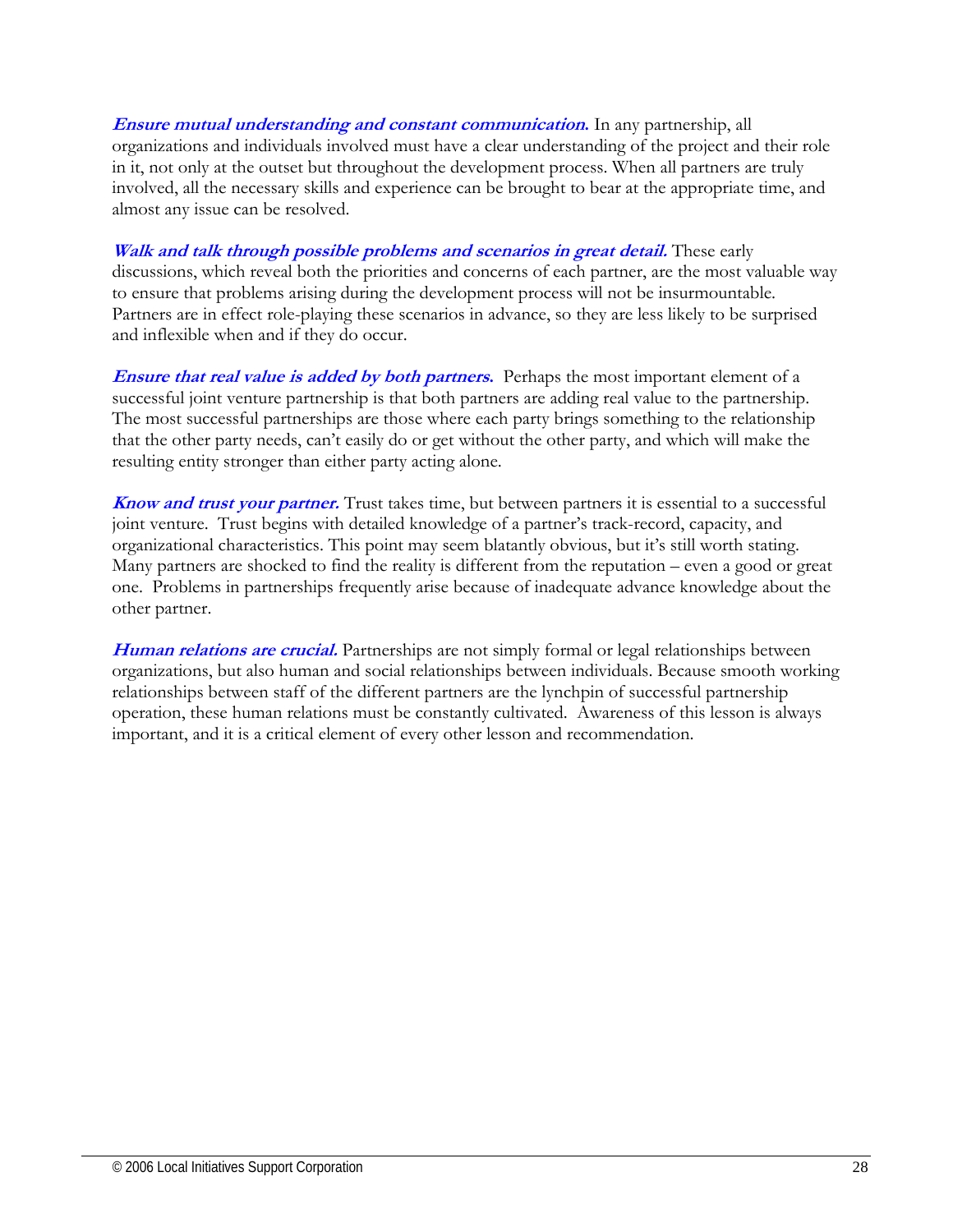## **APPENDIX A**

## **FAQ -- Joint Ventures and Nonprofit Tax Exemption**

#### *Can a joint venture obtain tax-exempt status?*

Technically no.<sup>1</sup>

## *What is the fundamental conflict between the purposes of, and restrictions on, a nonprofit and a for-profit?*

The CDC must be organized and operated for substantially charitable purposes and therefore cannot be operated for private benefit. A for-profit, on the other hand, is organized precisely for the possibility of private benefit inuring to investors – it is the motivating force behind investors putting their capital at risk. That being said, a joint venture between the two is legally permissible, as long as several criteria are met.

#### *Can a nonprofit be a general partner of a partnership?*

Until 1982 the IRS took the position that a tax-exempt organization's participation as a general partner in an LP was *inherently incompatible* with its exclusive operation for charitable purposes.<sup>2</sup> Since 1982 the IRS has used a two prong analysis to determine whether participation by an otherwise exempt organization in a partnership as a general partner adversely affects Section  $501(c)(3)$  qualification.

First, whether participation by an organization furthers its exempt purpose, and second whether the partnership arrangement allows the organization to act exclusively in furtherance of an exempt purpose. As for the second part of the test, a reserve or guarantee of/against operating losses, profits or fees; the return of capital; or indemnification by the exempt organization in favor of the for-profit is evidence of the furthering of the private interests of the investor, and generally will cause concern with the IRS.

 $\overline{\phantom{a}}$ 

<sup>&</sup>lt;sup>1</sup> However, in private letter ruling 200134025 (issued on 8-27-2001), the IRS concluded that a single member LLC (SMLLC) having a tax-exempt organization as a sole member will be treated as an activity of the exempt organization, and the SMLLC's operations and finances must be included in the annual information return of the exempt organization. IRS Form 990 (an exempt organization's information return) also provides that a disregarded SMLLC is treated as a branch or division of the exempt owner, and is not required to file an application for taxexemption.

<sup>&</sup>lt;sup>2</sup> In 1982 a case called Plumstead Theatre Society v. Commissioner was handed down by the Tax Court regarding an organization operated to produce theatrical plays. The court concluded that the organization's serving as a general partner of a LLC was not inconsistent with exemption because the organization (i.e., the partnership) possessed the characteristics of a nonprofit theater rather than a for-profit theater. Among the important factors cited by the court was the fact that the general partner had no obligation to return the investor's capital from its own funds, and since the investor limited partners had no control over the operation of the exempt organization, the partnership did not operate for the private interests of the limited partners.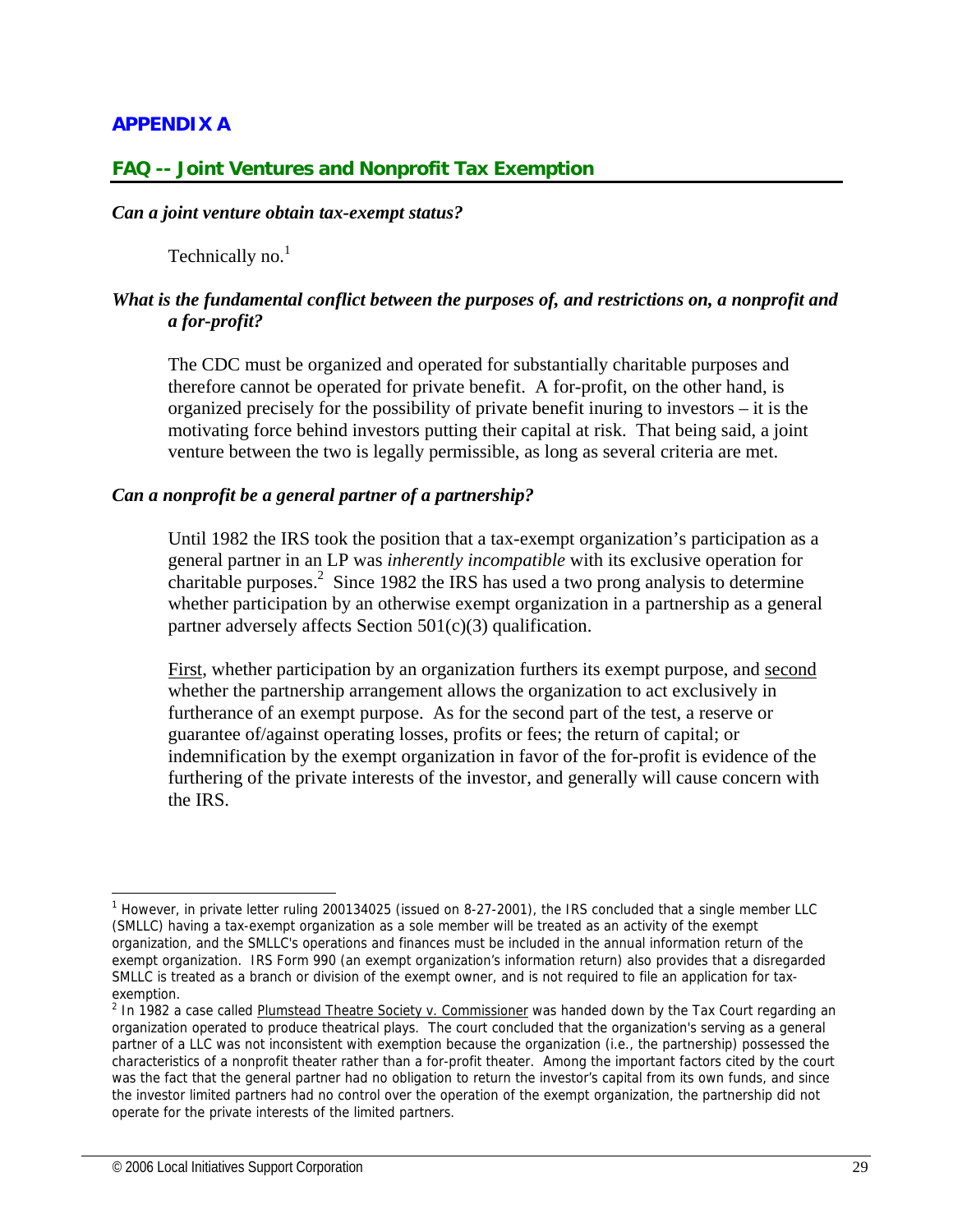In 1998 the IRS issued Rev. Rul. 98-15. Although the ruling focused on "whole hospital" joint ventures between tax-exempt hospitals and for-profit entities, the IRS made it clear that the principles of the ruling are intended to apply beyond the medical context. Prior to Rev. Rul. 98-15, the IRS had never issued a ruling of precedent affirming the basic finding of Plumstead Theatre that an exempt organization could be the general partner of a partnership under the right circumstances. Rev. Rul. 98-15 affirmed that, and emphasized the importance of the exempt organization's maintaining sufficient control over the operations of the joint venture, particularly when the activity conducted through the joint venture is a substantial part of the organization's overall activities. The ruling contains two examples, one with a fact pattern obviously passing muster, the other with a fact pattern obviously failing the test and jeopardizing the organization's tax-exempt status.

When an activity of an exempt organization is not a substantial part of the organization's overall activities, it is referred to as an *ancillary* joint venture. Ancillary joint ventures are common in community development, especially for larger CDCs that have a large number of developments, none of which individually constitute a substantial part of their activities. In May of 2004 the IRS issued Rev. Rul. 2004-51, which provided that a taxexempt organization may share 50/50 ownership and governance of an *ancillary* joint venture without jeopardizing its exempt status and without incurring any UBIT on its share of income from the joint venture, as long as the activity conducted by the venture is carried out in a manner that contributes importantly to the exempt organization's exempt purpose. The ruling suggests that although an ancillary joint venture does *not* require governance *control* by the exempt organization, the IRS will continue to require that the exempt organization maintain *significant* control over the *substantive* aspects of the venture's activities (in order to ensure that charitable goals are realized). This is a helpful ruling for community development practitioners advising joint ventures.

## *Does the CDC or its affiliate have to be the managing member or general partner of the joint venture?*

No, as mentioned above, because of Rev. Rul. 2004-51 the CDC can have equal control with the non-profit in an ancillary joint venture or even assume a limited partner/passive investor role in such a structure. Where the exempt organization is not in technical control of the entity and it's an ancillary joint venture or a passive investment, the IRS will not apply the same level of scrutiny on the arrangement. Instead, the focus will be on whether the venture serves a charitable purpose, whether the exempt organization has *significant* control over the achievement of that purpose (as opposed to actual legal control over the venture) and whether the exempt organization will receive adequate consideration for its investment (or has a reasonable expectation of a return on its investment). In a passive investor scenario, it's important for the CDC to assess whether it will continue to have as its primary focus the exempt purpose for which it was granted exemption from federal income tax. It should not participate in a joint venture that is unrelated to its exempt purpose unless it is willing to owe UBIT (or, if the venture is a substantial part of its activities, willing to jeopardize its exemption). A "passive investment" should be only a small part of the CDC's activities. If a CDC is found to be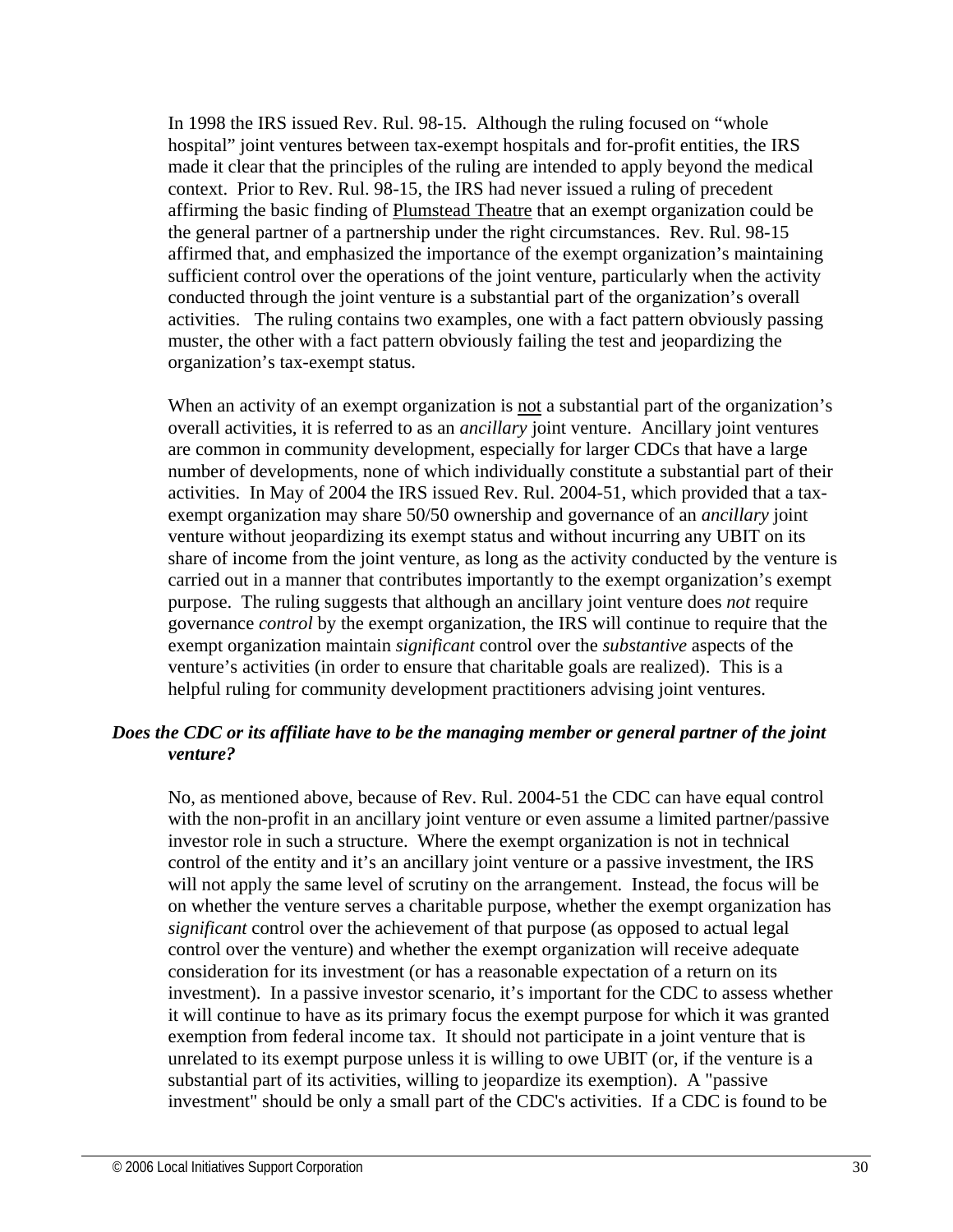primarily making investments rather than carrying out its exempt purpose, its exempt status could be jeopardized.

As mentioned, in Rev. Rul. 2004-51 the IRS ruled that a tax-exempt organization could be in an ancillary joint venture without controlling it as long as it can maintain *significant* control over the *substantive* aspects of the venture's activities. In the community development context, the rights of intervention of a CDC that is not the managing member of an LLC should be considered carefully in the Operating Agreement. Distinction should be made between delegation to the managing member with and without constraint. Certain matters such as the day-to-day operation of the business can usually be delegated without significant constraints by the non-managing CDC to the forprofit managing member. Other items, such as the right to change the location of the business or the first source hiring provision of the Operating Agreement, for example, should not be allowed without the consent of the CDC. In addition, the CDC might want to have the right to take corrective action, such as removing the managing member, if it has proceeded without obtaining the CDC's required consent to certain items. That way the CDC can ensure the LLC doesn't deviate from the Operating Agreement in a manner that jeopardizes the continuing charitability of the joint venture's activity.

## *How do I know if the purpose of the joint venture is charitable?*

## Housing Development:

Rev. Proc. 96-32 was issued by the IRS in 1996. It provides a "safe harbor" to lowincome housing providers applying for an expedited exemption ruling. Its primary focus is on the income level of households renting or buying affordable housing. The basic prongs of the rule which must be satisfied are the following:

- For each project: (a) at least 75% of the units must be occupied by residents that are at or below 80% of median income for the area, and (b) either at least 20% of the units must be occupied by residents that are at or below 50% of median income for the area, or 40% of the units must be occupied by residents that are at or below 60% of the median income for the area. Up to 25 percent of the units may be provided to at market rates to persons having incomes in excess of the low-income limit.
- The project is actually occupied by the poor and distressed. One year transition period is considered by the IRS to be reasonable (generally for occupied structures being redeveloped).
- The housing is affordable to charitable beneficiaries (limitation of percentage of income to be paid in rental for rental projects or toward mortgage payments in forsale projects).
- If a project consists of multiple buildings and each building doesn't separately meet the requirements of the above three sections, then the buildings must share common grounds.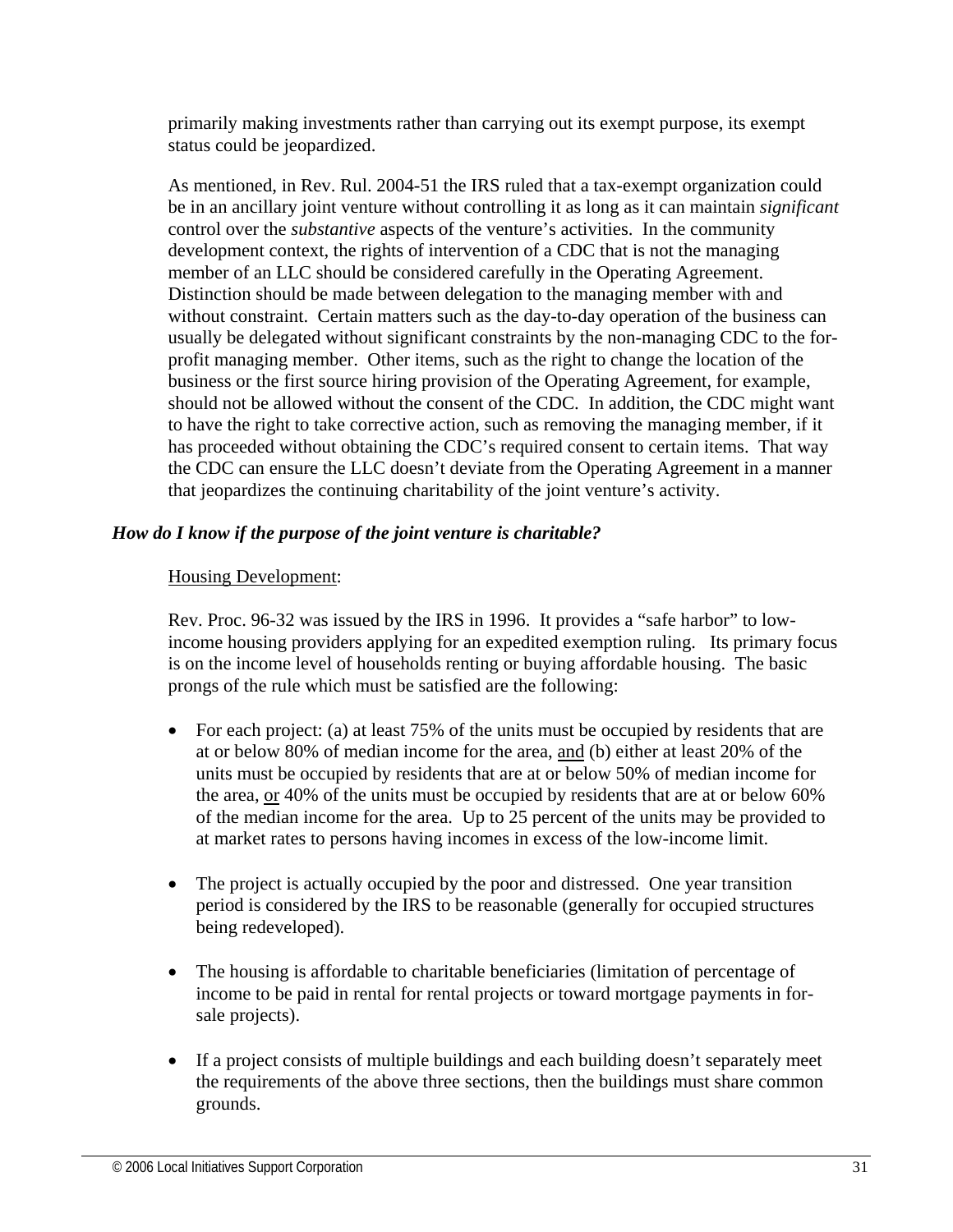The Safe Harbor also discusses the "Exempt Purposes Other Than Relieving the Poor and Distressed," states that "...organizations may qualify for exemption without having to satisfy the standards for relief of the poor and distressed by providing housing in a way that accomplishes *any* of the [following] purposes:" (1) combating community deterioration; (2) lessening the burdens of government; (3) eliminating discrimination and prejudice, (4) lessening neighborhood tensions; and (5) relief of the distress of the elderly or physically handicapped.

There are also examples in the safe harbor of projects that would qualify, and one example for homeownership indicates that the IRS will allow higher income limits for for-sale projects (the example that qualifies has 40% of units being sold to households at or below 70% of AMI, 25% of units being sold to households at or below 805 of AMI and 35% of units being sold to households at or below 115 % of AMI.

The safe harbor was not intended to supersede the previous rules on what qualifies as charitable in housing, but only to help expedite applications. It can also not be used to challenge the exemption of a nonprofit having a prior determination. However, the rule has been looked to as a benchmark of charitability, as it is as complete a treatment of the standards as has been seen in awhile.

#### Economic Development:

This is a rather convoluted and difficult to apply test, but an excerpt of it from GCM 39883 is as follows:

Based on the above revenue rulings and GCMs, a determination of whether a community development organization furthers charitable purposes requires an analysis of the following **three factors**: (1) whether assistance is being provided to help local businesses or to attract new local facilities of established outside businesses, (2) whether the type of assistance provided by the community development organization has non-commercial terms and the potential to revitalize the disadvantaged area, and (3) whether there is a nexus between the business entities assisted and relieving the problems of the disadvantaged area, or between the businesses and a disadvantaged group, like a minority, in the area...**with respect to the third factor**; the above revenue rulings and GCMs indicated that there are **three characteristics** that provide a nexus between the businesses assisted and relieving the problems of the disadvantaged area: (a) assistance recipients conducting their business in the economically disadvantaged area, (b) recipients not being otherwise able to obtain assistance from conventional sources because of the depressed nature of the area or affiliation of business participants with minority or other disadvantaged groups, and (c) assistance recipient selection is based on which recipients will offer the greatest potential community benefit by virtue of either their current operations or their promises to take certain actions benefiting the depressed area (emphasis supplied).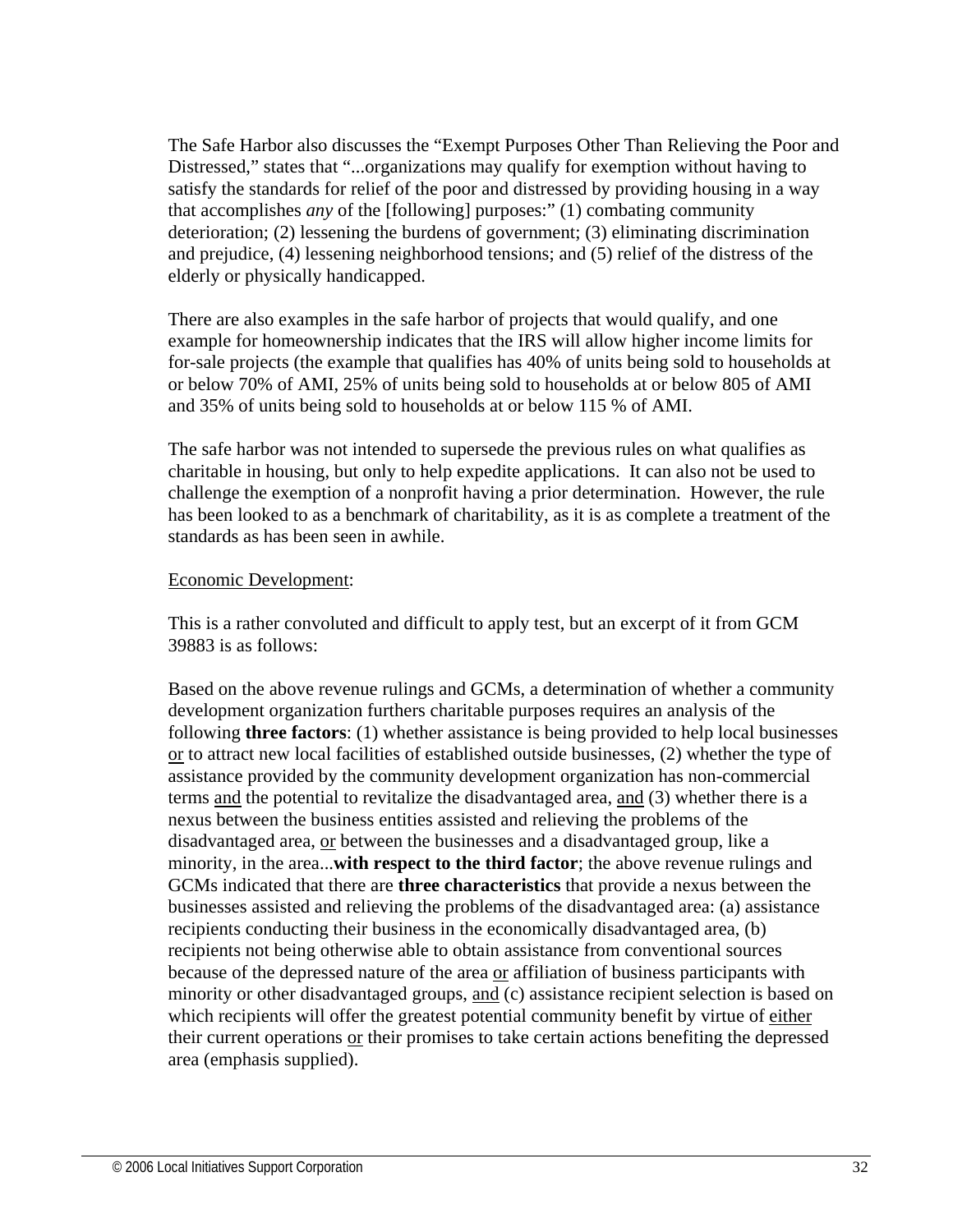## *What does the joint venture's organizational document need to say about the charitable nature of the project?*

Nothing, from the standpoint of the for-profit and under most state LLC and LP laws. Sometimes the agreement will only state that the purpose of the partnership is to acquire, develop and dispose of real property and do and perform any and all other activities as authorized under state law.

However, from the CDC's standpoint, and in light of Rev. Ruls. 98-15 and 2004-51 referred to above, it's important to include in the organizational document not only the charitable goals of the venture (e.g., relief of poverty, elimination of prejudice and discrimination, stemming of community deterioration), but also what activities are planned to achieve those goals (e.g., development of rental or for-sale housing affordable to low income households; creation of jobs to be filled by unemployed residents; providing of financing and technical assistance to minority entrepreneurs; establishment of new businesses in a deteriorated area). Normally the for-profit should not be concerned about adding this - even though it's unusual language - because these points should have been previously discussed or at the very least should be understood as the goals of the venture (and, for example, under the LIHTC, will be required to comply with Section 42 of the Code).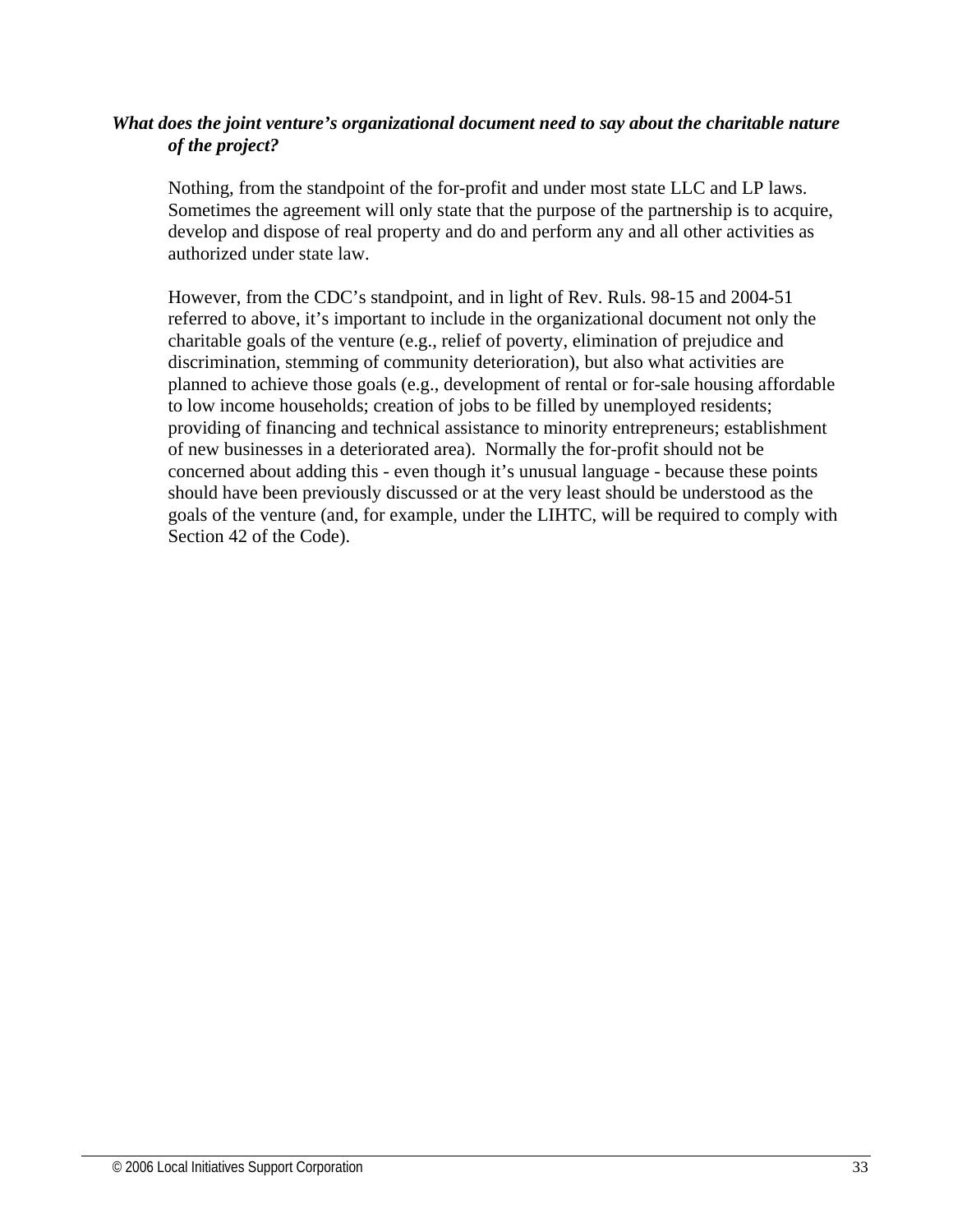## **APPENDIX B**

# **Joint Venture Agreement Planning Tool**

#### **Partners:**

 CDC: \_\_\_\_\_\_\_\_\_\_\_\_\_\_\_\_\_\_\_\_\_\_\_\_\_\_ Partner:\_\_\_\_\_\_\_\_\_\_\_\_\_\_\_\_\_\_\_\_\_\_\_\_\_

#### **Project:**

#### **Social Goals:**

What are the key community goals?

| N/A                                               | _____ Required  | <b>Best Effort</b> |
|---------------------------------------------------|-----------------|--------------------|
| First Source Hiring - tenants $($ ( $\%$ )<br>N/A | ____ Required   | <b>Best Effort</b> |
| Small Business Tenants (%)<br>N/A                 | Required        | <b>Best Effort</b> |
| Undesirable Tenants (attach list)<br>N/A          | Prohibited      | <b>Best Effort</b> |
| Nonprofit Tenants $(\_\_\%)$<br>N/A               | ______ Required | <b>Best Effort</b> |
| Affordable Housing Units (4.649)<br>N/A           | __ Required     | <b>Best Effort</b> |
| Other:<br>N/A                                     | Required        | <b>Best Effort</b> |

Are there consequences for failure to meet these goals?

 **\_\_\_\_\_\_\_\_\_\_\_\_\_\_\_\_\_\_\_\_\_\_\_\_\_\_\_\_\_\_ \_\_\_\_\_\_\_\_\_\_\_\_\_\_\_\_\_\_\_\_\_\_\_\_\_\_\_\_\_\_** 

 **\_\_\_\_\_\_\_\_\_\_\_\_\_\_\_\_\_\_\_\_\_\_\_\_\_\_\_\_\_\_ \_\_\_\_\_\_\_\_\_\_\_\_\_\_\_\_\_\_\_\_\_\_\_\_\_\_\_\_\_\_** 

#### **Ownership Structure:**

| Pre Development and Construction:                                         | CDC: % | Partner: %          |
|---------------------------------------------------------------------------|--------|---------------------|
| Permanent:                                                                |        | $CDC: %$ Partner: % |
|                                                                           |        |                     |
| How many board seats will each entity appoint? CDC: ______ Partner: _____ |        |                     |
| Will ownership structure change in the future?                            |        |                     |
| Under what conditions?                                                    |        |                     |

 **\_\_\_\_\_\_\_\_\_\_\_\_\_\_\_\_\_\_\_\_\_\_\_\_\_\_\_\_\_\_ \_\_\_\_\_\_\_\_\_\_\_\_\_\_\_\_\_\_\_\_\_\_\_\_\_\_\_\_\_\_** 

 **\_\_\_\_\_\_\_\_\_\_\_\_\_\_\_\_\_\_\_\_\_\_\_\_\_\_\_\_\_\_ \_\_\_\_\_\_\_\_\_\_\_\_\_\_\_\_\_\_\_\_\_\_\_\_\_\_\_\_\_\_ \_\_\_\_\_\_\_\_\_\_\_\_\_\_\_\_\_\_\_\_\_\_\_\_\_\_\_\_\_\_ \_\_\_\_\_\_\_\_\_\_\_\_\_\_\_\_\_\_\_\_\_\_\_\_\_\_\_\_\_\_** 

#### **Roles and Responsibilities**

#### **CDC Roles:** Partner Roles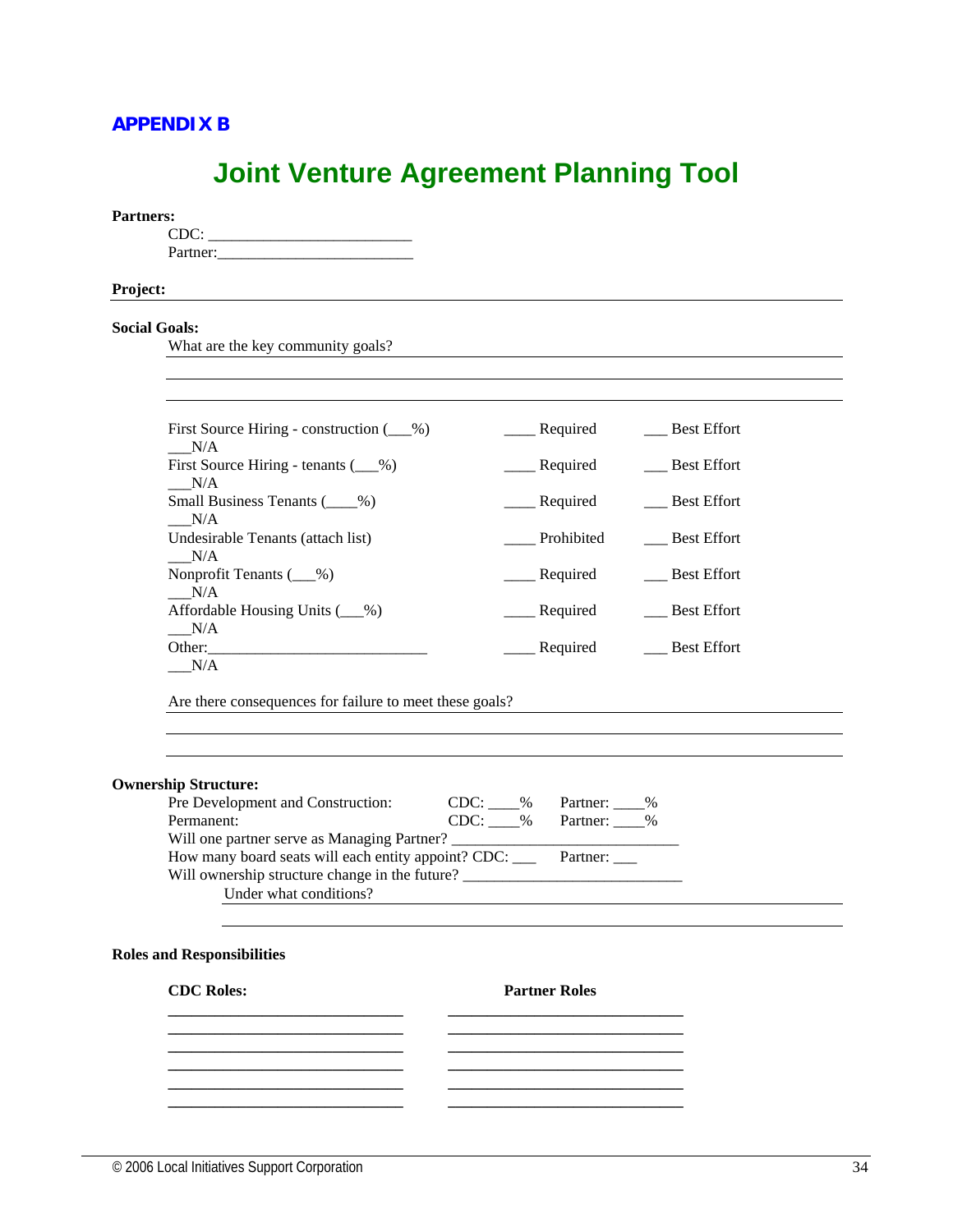What happens if a partner does not fulfill its obligations?

 **\_\_\_\_\_\_\_\_\_\_\_\_\_\_\_\_\_\_\_\_\_\_\_\_\_\_\_\_\_\_ \_\_\_\_\_\_\_\_\_\_\_\_\_\_\_\_\_\_\_\_\_\_\_\_\_\_\_\_\_\_** 

#### **Decision Making:**

*Both parties may be involved in all decisions, but list any special areas where one party has veto or final say.* 

| <b>Partner Decides</b> |
|------------------------|
|                        |
|                        |
|                        |
|                        |
|                        |
|                        |

#### **Staffing**

*Will one or both parties commit specific staff people to work on the project?* 

| <b>CDC Staff Commitment:</b> | <b>Partner Staff Commitment:</b> |  |
|------------------------------|----------------------------------|--|
|                              |                                  |  |
| <b>Financing</b>             |                                  |  |
| <b>CDC</b> Investment:       | <b>Partner Investment:</b>       |  |

| Who will be responsible for obtaining debt financing for the project? |          |  |
|-----------------------------------------------------------------------|----------|--|
| Who will be responsible for obtaining public/charitable financing?    |          |  |
| Will either party guarantee loans? CDC: ____                          | Partner: |  |
| Who will be responsible for cost overruns/unexpected expenses?        |          |  |

 $\frac{1}{2}$  ,  $\frac{1}{2}$  ,  $\frac{1}{2}$  ,  $\frac{1}{2}$  ,  $\frac{1}{2}$  ,  $\frac{1}{2}$  ,  $\frac{1}{2}$  ,  $\frac{1}{2}$  ,  $\frac{1}{2}$  ,  $\frac{1}{2}$  ,  $\frac{1}{2}$  ,  $\frac{1}{2}$  ,  $\frac{1}{2}$  ,  $\frac{1}{2}$  ,  $\frac{1}{2}$  ,  $\frac{1}{2}$  ,  $\frac{1}{2}$  ,  $\frac{1}{2}$  ,  $\frac{1$ 

#### **Development Fees:**

*What fees will each party earn if the project is developed successfully?* 

| <b>CDC</b> Fees: | <b>Partner Fees:</b> |
|------------------|----------------------|
|                  |                      |
|                  |                      |
| ________________ |                      |

#### **Property Management:**

Who will serve as property manager? How will property management fee be calculated?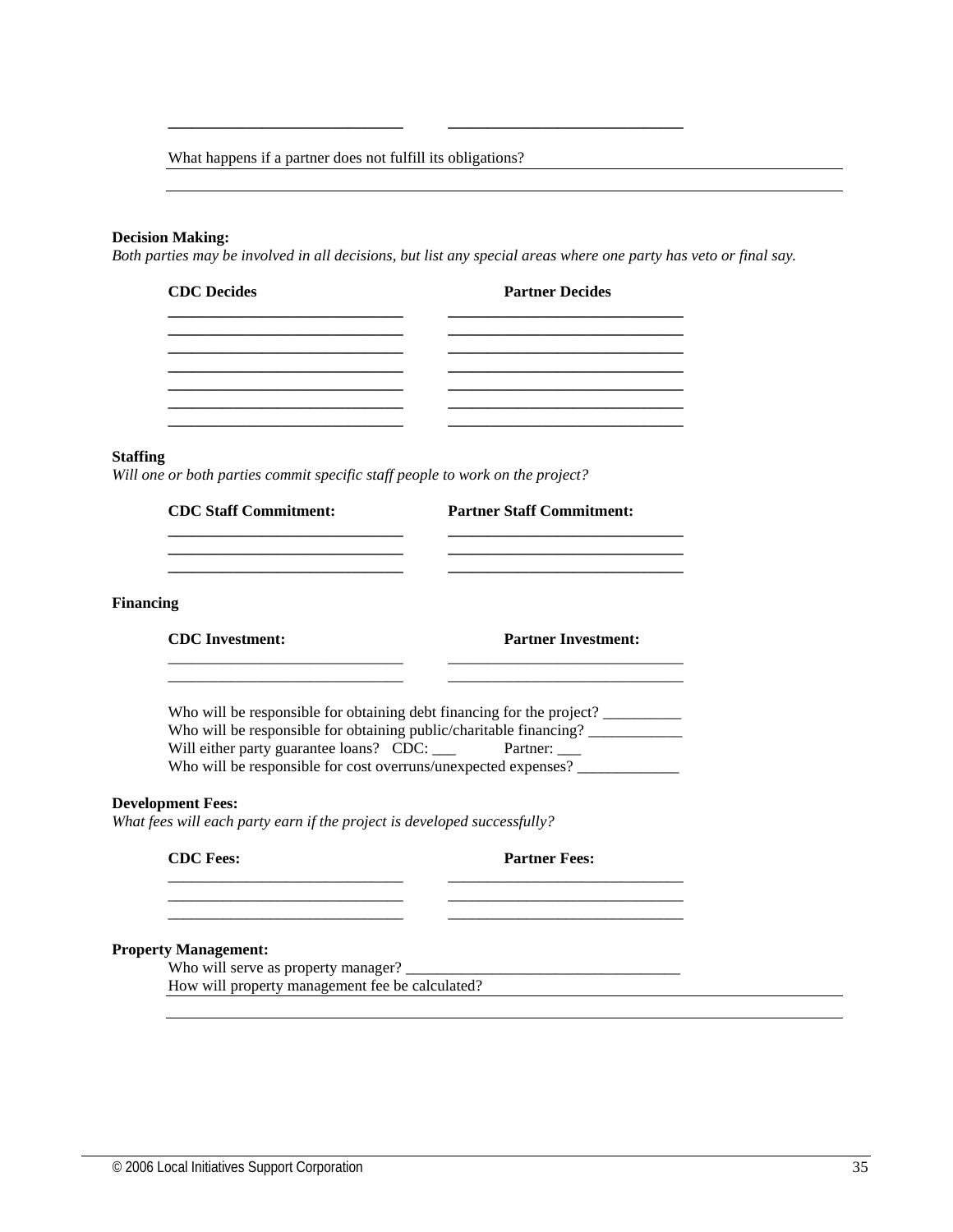#### **Operating Income/Losses**

| Who will receive net operating income? | CDC:<br>$\%$ | Partner: %   |
|----------------------------------------|--------------|--------------|
| Who will cover any operating losses?   | CDC:         | % Partner: % |

Special circumstances/conditions?

#### **Termination**

When will joint venture end?

Will one party have right to purchase joint assets?

How will the price be determined? (Cost, Value, etc.)

#### **Capacity Building:**

Is the private partner expected to help build CDC capacity?

How will success be measured?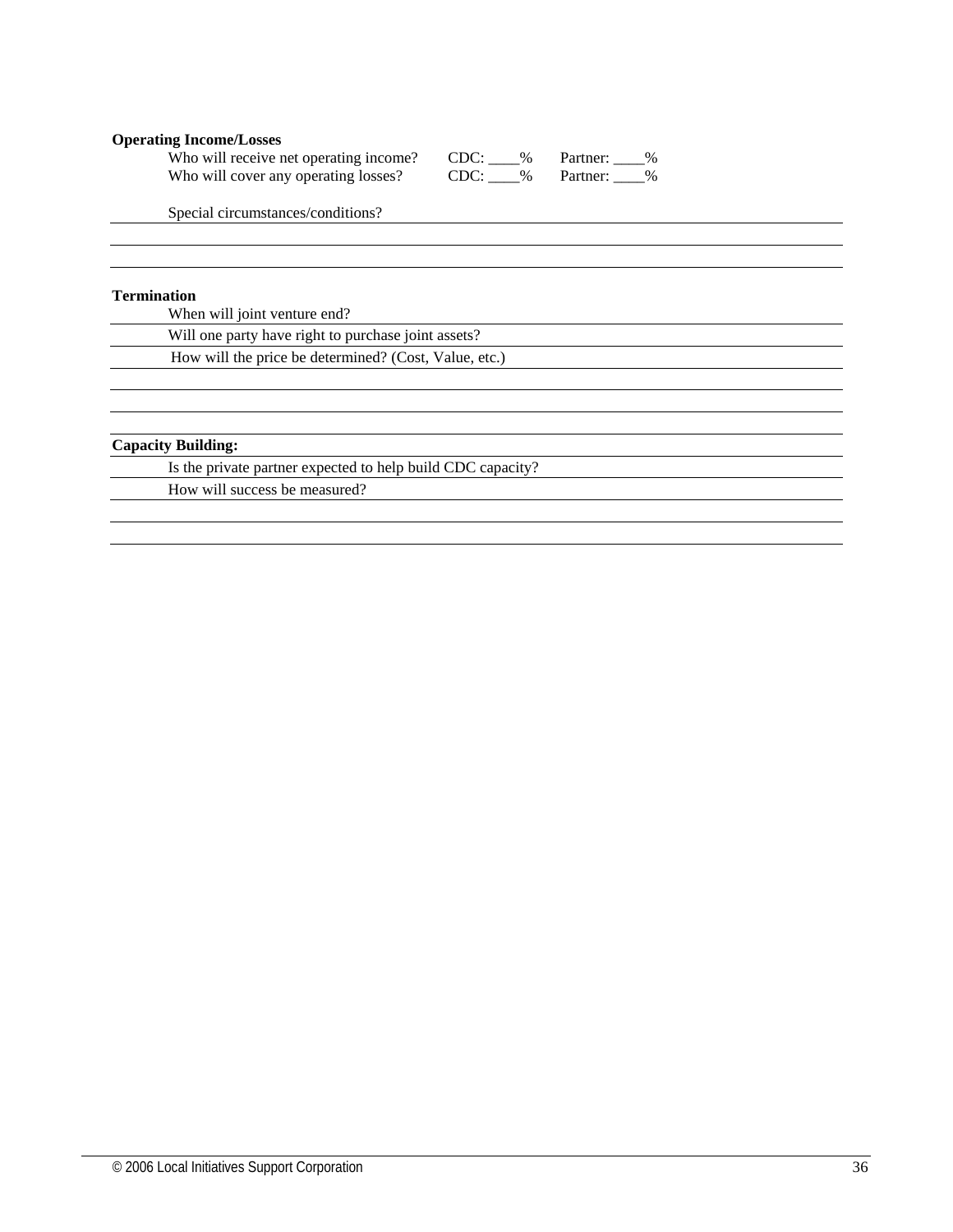# **APPENDIX C**

## **Quick and Dirty Joint Venture Strategy Checklist**

| Social Goal(s):                              | Losses/Additional Capital                |
|----------------------------------------------|------------------------------------------|
|                                              | Contributions/Indemnification:           |
|                                              |                                          |
|                                              |                                          |
|                                              |                                          |
| Economic Goal(s):                            |                                          |
|                                              |                                          |
|                                              | <b>Conflicts Resolution:</b>             |
|                                              |                                          |
|                                              |                                          |
| Capacity Building Goal(s):                   |                                          |
|                                              |                                          |
|                                              |                                          |
|                                              | Keeping the Books:                       |
|                                              |                                          |
| Neighborhood Context/Design Goal(s):         |                                          |
|                                              |                                          |
|                                              |                                          |
|                                              |                                          |
|                                              | Development/Financing                    |
| Working Relationship Goal(s) ("soft" stuff): | Milestones:                              |
|                                              |                                          |
|                                              |                                          |
|                                              |                                          |
|                                              |                                          |
| Key Decisions Responsibility:                |                                          |
|                                              | Exit Strategy:                           |
|                                              |                                          |
|                                              |                                          |
|                                              |                                          |
| Profit Sharing/Developer Fee:                |                                          |
|                                              | Bottom Line(s) (below which we won't go) |
|                                              | Price? Other issues?                     |
|                                              |                                          |
|                                              |                                          |
| Continuing CDC Role?                         |                                          |
|                                              |                                          |
|                                              |                                          |
|                                              |                                          |